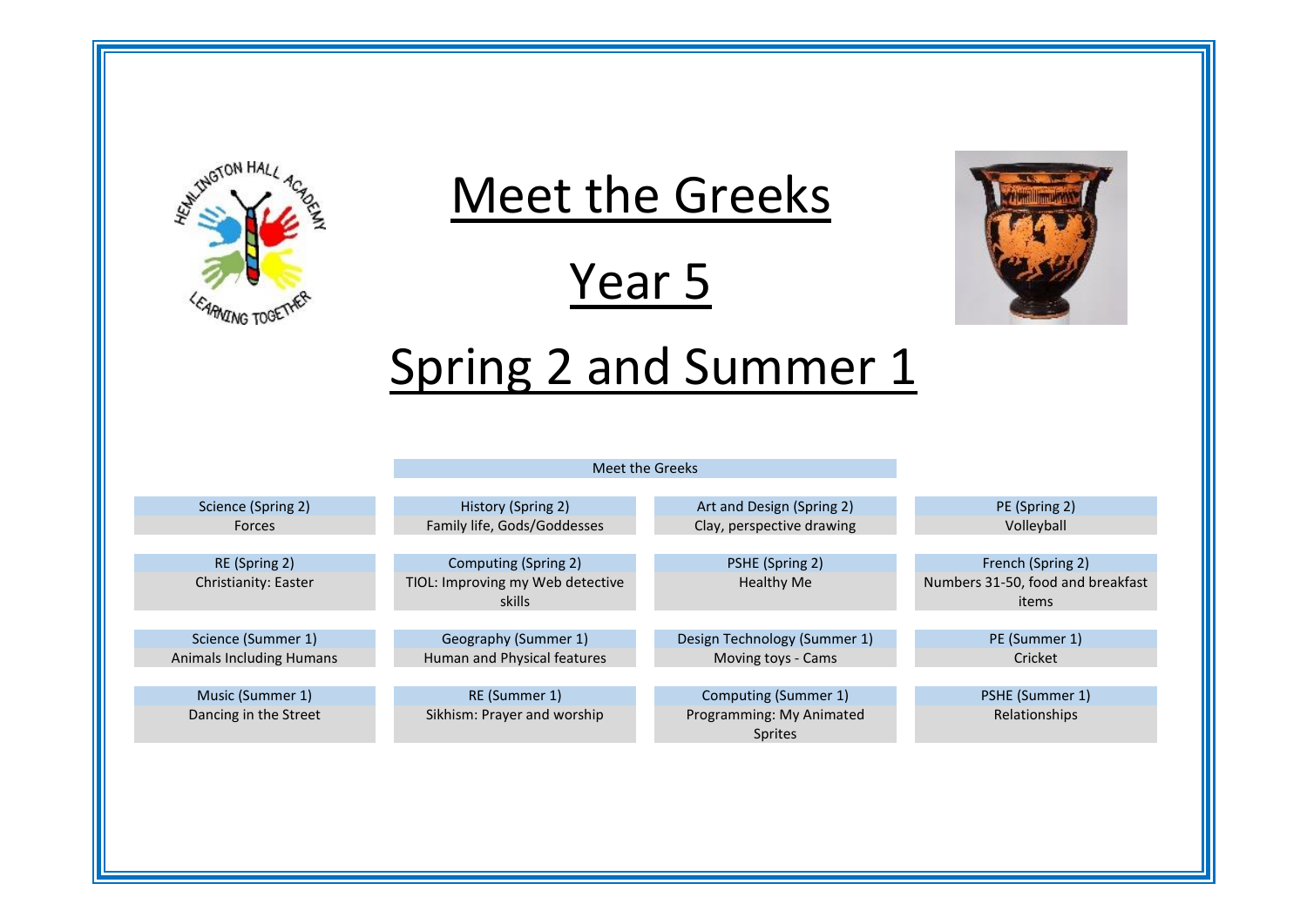## **Science - Spring 2**

| <b>Forces</b>                                                                                                                                                                                                                                                                         |                                                                                         | Term: 4 |                                                                                                                                                                                                                                                                                                                                                                                                                                                                                                                                             | Year: 5 |                                 |                                     |
|---------------------------------------------------------------------------------------------------------------------------------------------------------------------------------------------------------------------------------------------------------------------------------------|-----------------------------------------------------------------------------------------|---------|---------------------------------------------------------------------------------------------------------------------------------------------------------------------------------------------------------------------------------------------------------------------------------------------------------------------------------------------------------------------------------------------------------------------------------------------------------------------------------------------------------------------------------------------|---------|---------------------------------|-------------------------------------|
| Foundations of previous learning:                                                                                                                                                                                                                                                     |                                                                                         |         |                                                                                                                                                                                                                                                                                                                                                                                                                                                                                                                                             |         |                                 |                                     |
| Year 1<br>Recognise a push or a pull as a force needed to move an object.<br>Recognise that a force can be bigger or smaller and acts in a particular direction.<br>Explore how to push objects further with more force.<br>Explore how to push/pull heavier objects with more force. |                                                                                         |         | Year 3<br>Compare how things move on different surfaces.<br>Notice that some forces need contact between two objects and some forces act at a distance<br>Observe how magnets attract or repel each other and attract some materials and not others<br>Compare and group together a variety of everyday materials on the basis of whether they are attracted to a magnet, and<br>identify some magnetic materials<br>Describe magnets as having two poles. Predict whether two magnets will attract or repel each other, depending on which |         |                                 |                                     |
| poles are facing<br><b>Unit Learning</b>                                                                                                                                                                                                                                              |                                                                                         |         |                                                                                                                                                                                                                                                                                                                                                                                                                                                                                                                                             |         |                                 |                                     |
| <b>NC Objective - Coverage</b>                                                                                                                                                                                                                                                        | <b>Skills</b>                                                                           |         | Knowledge                                                                                                                                                                                                                                                                                                                                                                                                                                                                                                                                   |         |                                 | <b>Vocabulary</b>                   |
| Explain that unsupported objects fall towards the earth<br>because of the force of gravity acting between earth and<br>the falling object                                                                                                                                             | Construct a complex table<br>Use science model to describe/explain<br>Construct a graph |         | To know what friction is and the effect it has.<br>To know what air resistance is and the effect it has.<br>To know what water resistance is and the effect it has                                                                                                                                                                                                                                                                                                                                                                          |         | Force<br>Contact<br>non-contact | decelerate<br>Newton<br>force meter |

| the falling object                                                                                                                                                   | Construct a graph                                                                          | To know what water resistance is and the effect it has.                                                             | non-contact                                                                                              | force meter                                                              |
|----------------------------------------------------------------------------------------------------------------------------------------------------------------------|--------------------------------------------------------------------------------------------|---------------------------------------------------------------------------------------------------------------------|----------------------------------------------------------------------------------------------------------|--------------------------------------------------------------------------|
|                                                                                                                                                                      |                                                                                            | To know what up-thrust is and the effect it has                                                                     | push                                                                                                     | mass                                                                     |
| Identify the effects of air resistance, water resistance and                                                                                                         | <b>Assessment of Skills</b>                                                                | <b>Assessment of Knowledge</b>                                                                                      | pul                                                                                                      | multiplier                                                               |
| friction, that act between moving surfaces<br>Recognize that some mechanisms, including levers, pulleys<br>and gears, allow a smaller force to have a greater effect | <b>Explaining science</b><br>Designing experiments<br>(See Phil Watkins Assessment boards) | What is the effect of friction?<br>What is the effect of air resistance?<br>What is upthrust?<br>What is a machine? | friction<br>air resistance<br>water resistance<br>up-thrust<br>drag<br>gravity<br>balanced<br>unbalanced | lever<br>pulley<br>gear<br>pivot<br>fulcrum<br>effort<br>load<br>machine |
|                                                                                                                                                                      |                                                                                            |                                                                                                                     | force arrow<br>accelerate                                                                                |                                                                          |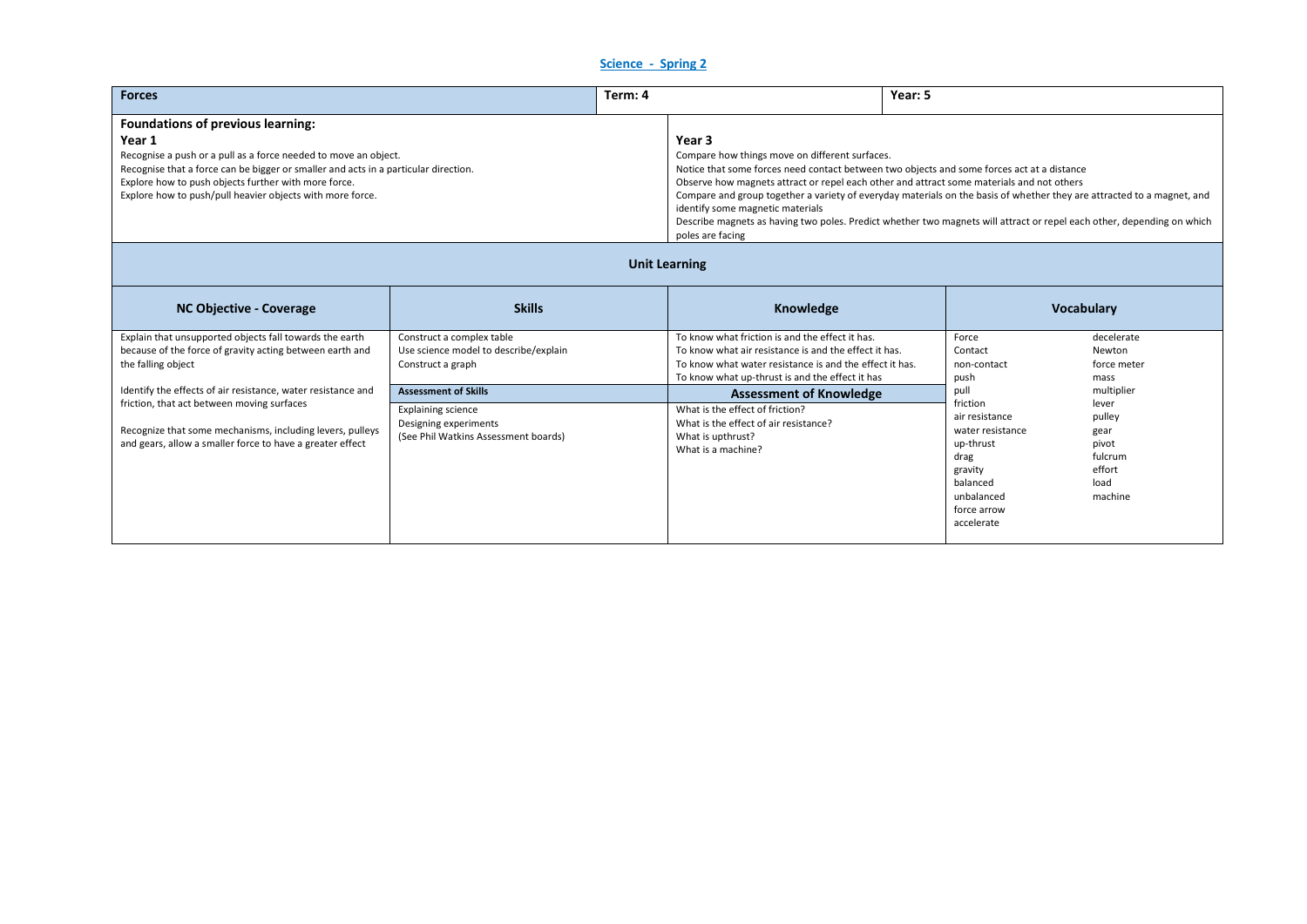# **History – Spring 2**

| <b>Family life, Gods/goddesses</b>                                                                                                                                                                                                                                                                                                                                                                                                                                                                                                                                                                                                                      |                                                                                                                                                                                                                                                                                                                                                                                                                                    | <b>Topic: Meet the Greeks</b>                                                                                                                                                                                                                                           | <b>Term: Spring 2</b>                                                                                                                                | Year: 5 |  |  |  |
|---------------------------------------------------------------------------------------------------------------------------------------------------------------------------------------------------------------------------------------------------------------------------------------------------------------------------------------------------------------------------------------------------------------------------------------------------------------------------------------------------------------------------------------------------------------------------------------------------------------------------------------------------------|------------------------------------------------------------------------------------------------------------------------------------------------------------------------------------------------------------------------------------------------------------------------------------------------------------------------------------------------------------------------------------------------------------------------------------|-------------------------------------------------------------------------------------------------------------------------------------------------------------------------------------------------------------------------------------------------------------------------|------------------------------------------------------------------------------------------------------------------------------------------------------|---------|--|--|--|
| <b>Foundations of previous learning:</b><br>Children have previously learned about the Ancient Egyptians and their civilisation so will now broaden their understanding to study over ancient civilisations.<br>Children have previously considered why there may be different accounts of history and propaganda preparing them to start to consider the purposes of representing the past in different ways.<br>Children have been expanding their use of vocabulary relating to chronology to now include subject specific terminology.<br><b>Unit Learning</b><br><b>Skills</b><br>Knowledge<br><b>NC Objective - Coverage</b><br><b>Vocabulary</b> |                                                                                                                                                                                                                                                                                                                                                                                                                                    |                                                                                                                                                                                                                                                                         |                                                                                                                                                      |         |  |  |  |
| Ancient Greece - a study of Greek life and achievements<br>and their influence on the western world                                                                                                                                                                                                                                                                                                                                                                                                                                                                                                                                                     | Uses timelines to place and sequence local, national and<br>international events.<br>Sequences historical periods.<br>Describes events using words and phrases such as:<br>century, decade, BC, AD, after, before, during, Tudors,<br>Stuarts, Victorians, era, period.<br>Gives clear reasons why there may be different accounts<br>of history.<br>Asks a range of questions about the past.<br>Uses dates and terms accurately. | To know where the Ancient Greeks fits into History<br>To understand there were a number of Greek gods and<br>goddesses.<br>To know about family life in Ancient Greece.<br>To know that art work is a historical source                                                 | Era<br>Period<br>Ancient<br>Crete<br>Athens<br>Slaves<br>Democracy<br>Olympic games<br>Gods<br>Olympia<br>Spartans<br>Temples<br>Sources<br>Reliable |         |  |  |  |
|                                                                                                                                                                                                                                                                                                                                                                                                                                                                                                                                                                                                                                                         | <b>Assessment of Skills</b><br>I can describe events using words and phrases such as era,<br>period and subject specific terminology e.g. Normans.<br>I can give clear reasons why there are different accounts of<br>history and know that people can represent events in ways<br>to persuade others.                                                                                                                             | <b>Assessment of Knowledge</b><br>What comes before the ancient Greeks? What comes<br>after?<br>Name a god/goddess, what were they the god of?<br>What was life like for children in the ancient Greek times?<br>What does this vase tell you about the ancient Greeks? | Vases                                                                                                                                                |         |  |  |  |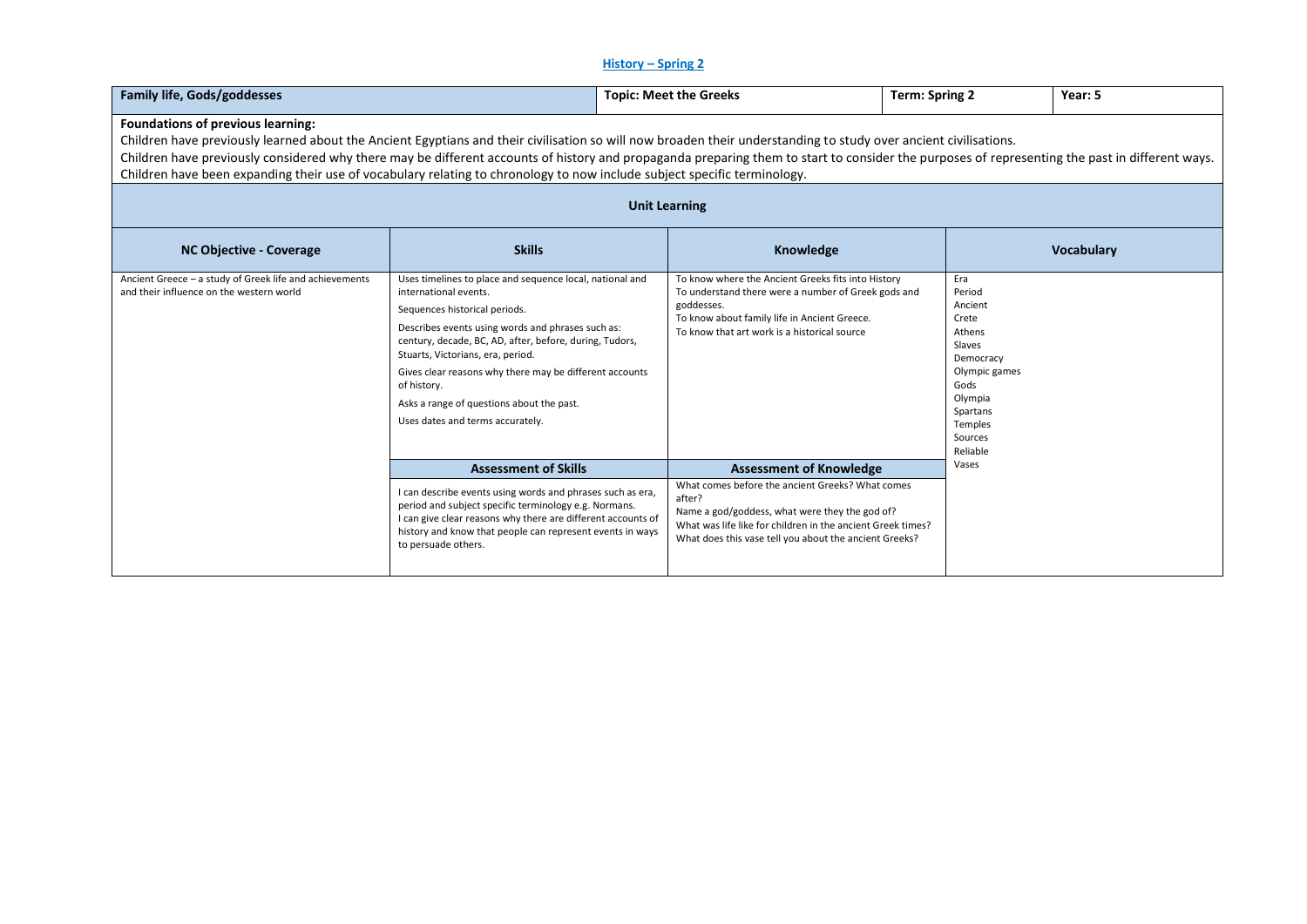## **Art and Design – Spring 2**

| Clay, perspective drawing                                                                                                                                                                                                                                        |                                                                                                                                                                                           | <b>Topic: Ancient Greeks</b>                                         |                                                                                                                                                        | Term: Spring 2                                          | Year: 5           |  |  |
|------------------------------------------------------------------------------------------------------------------------------------------------------------------------------------------------------------------------------------------------------------------|-------------------------------------------------------------------------------------------------------------------------------------------------------------------------------------------|----------------------------------------------------------------------|--------------------------------------------------------------------------------------------------------------------------------------------------------|---------------------------------------------------------|-------------------|--|--|
| <b>Foundations of previous learning:</b><br>Children will have experimented with a wider range of materials and will have developed in confidence when adding detail to 3D work.                                                                                 |                                                                                                                                                                                           |                                                                      |                                                                                                                                                        |                                                         |                   |  |  |
| <b>Unit Learning</b>                                                                                                                                                                                                                                             |                                                                                                                                                                                           |                                                                      |                                                                                                                                                        |                                                         |                   |  |  |
| <b>NC Objective - Coverage</b>                                                                                                                                                                                                                                   | <b>Skills</b>                                                                                                                                                                             |                                                                      | Knowledge                                                                                                                                              |                                                         | <b>Vocabulary</b> |  |  |
| Pupils should be taught:<br>To create sketch books to record their observations and<br>use them to review and revisit ideas<br>To improve their mastery of art and design techniques,<br>including drawing, painting and sculpture with a range of<br>materials. | Introduce perspective fore, back and middle ground,<br>investigating proportions<br>Investigate ways of joining clay<br>Use the work of artists to replicate ideas or inspire own<br>work | To appreciate Ancient Greek art                                      | To understand how artwork can help historians.<br>To be able to design a pot inspired by Greek pottery.<br>To know what foreground and background are. | Clay<br>Slip<br>Coil<br>Join<br>Perspective             |                   |  |  |
|                                                                                                                                                                                                                                                                  | <b>Assessment of Skills</b><br>Introduce perspective fore, back and middle ground,<br>investigating proportions<br>Investigate ways of joining clay                                       | Tell me about Ancient Greek art?<br>How can artwork help historians? | <b>Assessment of Knowledge</b><br>What design features does a Greek pot have?<br>What does foreground and background mean?                             | Foreground<br>Background<br>Middle ground<br>proportion |                   |  |  |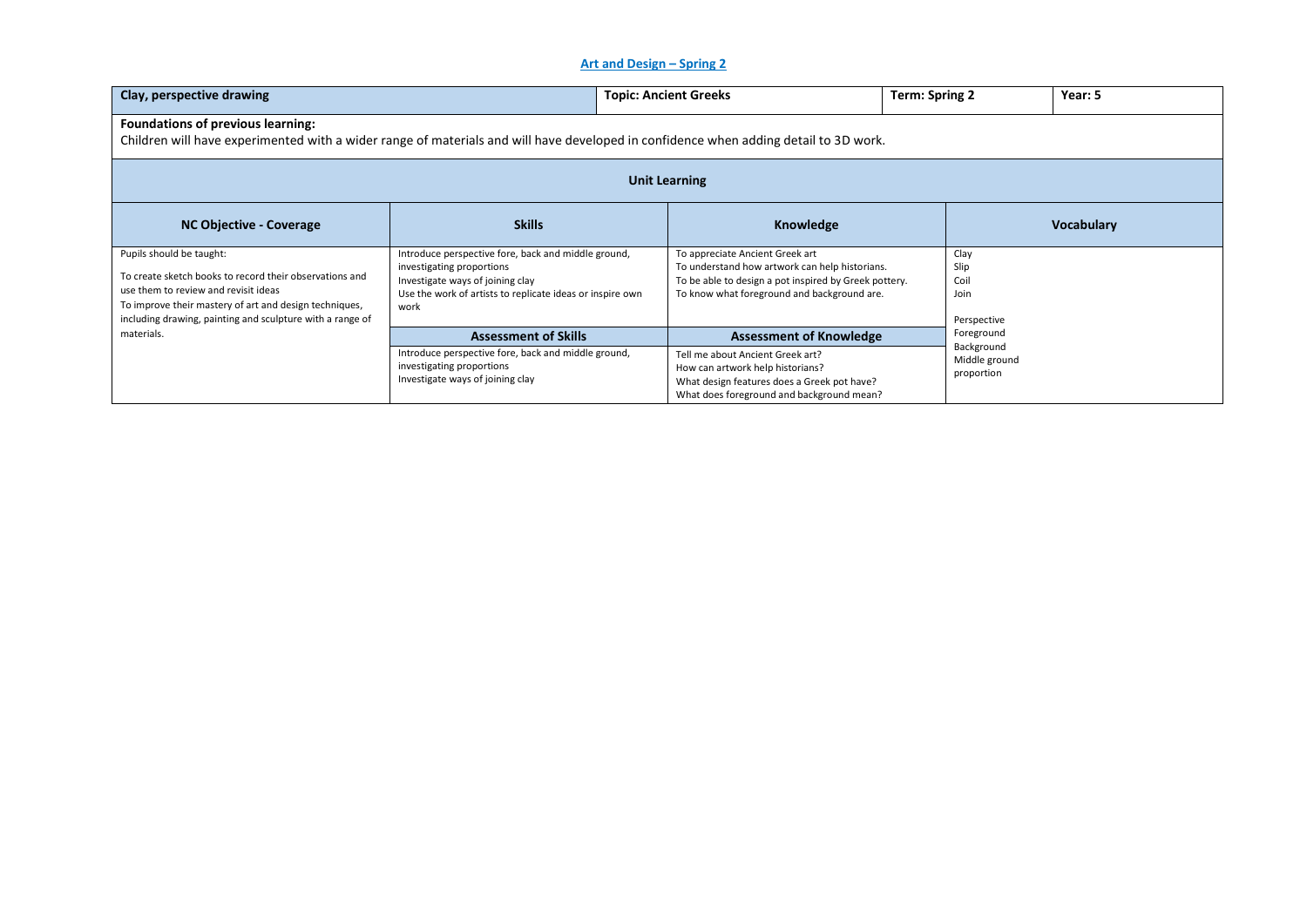## **Physical Education – Spring 2**

| Volleyball                                                                                                                                                                                                                                                                                                                                                                                                                                                                                                                                                                                                                                                                                                                                                                                                                                                                                                                                                                                                                                                                                                                                                                                                                                                                                                                                                                                                                                                                                                                                                                                                                                                                                                                                           | <b>Term: Spring 2</b>                                                                                                                                                                                                                                                                                                                                                                                                                                                                                                                                                                                                                                                                                                                                                                                                                                                                                                                                                                                                                                   |                                                                                                                                                                                                                                                                                                                                                                                                                                                                                                                                                                                                                                                                                                                                                                                                                                                                               | Year: 5                                                                                                               |                   |
|------------------------------------------------------------------------------------------------------------------------------------------------------------------------------------------------------------------------------------------------------------------------------------------------------------------------------------------------------------------------------------------------------------------------------------------------------------------------------------------------------------------------------------------------------------------------------------------------------------------------------------------------------------------------------------------------------------------------------------------------------------------------------------------------------------------------------------------------------------------------------------------------------------------------------------------------------------------------------------------------------------------------------------------------------------------------------------------------------------------------------------------------------------------------------------------------------------------------------------------------------------------------------------------------------------------------------------------------------------------------------------------------------------------------------------------------------------------------------------------------------------------------------------------------------------------------------------------------------------------------------------------------------------------------------------------------------------------------------------------------------|---------------------------------------------------------------------------------------------------------------------------------------------------------------------------------------------------------------------------------------------------------------------------------------------------------------------------------------------------------------------------------------------------------------------------------------------------------------------------------------------------------------------------------------------------------------------------------------------------------------------------------------------------------------------------------------------------------------------------------------------------------------------------------------------------------------------------------------------------------------------------------------------------------------------------------------------------------------------------------------------------------------------------------------------------------|-------------------------------------------------------------------------------------------------------------------------------------------------------------------------------------------------------------------------------------------------------------------------------------------------------------------------------------------------------------------------------------------------------------------------------------------------------------------------------------------------------------------------------------------------------------------------------------------------------------------------------------------------------------------------------------------------------------------------------------------------------------------------------------------------------------------------------------------------------------------------------|-----------------------------------------------------------------------------------------------------------------------|-------------------|
|                                                                                                                                                                                                                                                                                                                                                                                                                                                                                                                                                                                                                                                                                                                                                                                                                                                                                                                                                                                                                                                                                                                                                                                                                                                                                                                                                                                                                                                                                                                                                                                                                                                                                                                                                      |                                                                                                                                                                                                                                                                                                                                                                                                                                                                                                                                                                                                                                                                                                                                                                                                                                                                                                                                                                                                                                                         |                                                                                                                                                                                                                                                                                                                                                                                                                                                                                                                                                                                                                                                                                                                                                                                                                                                                               |                                                                                                                       |                   |
| Foundations of previous learning: Volleyball not taught before:<br>Year 1 Netball:<br>Negotiate space when racing and chasing, adjusting speed or changing direction to avoid obstacles.<br>Pat, throw, kick, stop and sometimes catch a ball.<br>Accurately shadow a partner's movements.<br>Create simple movement patterns, showing awareness of rhythm.<br>Run a short distance with some control. Jump with both feet from standing. Throw a projectile in a given direction.<br>Show control and co-ordination when moving or standing still.<br>Perform basic sequences, using space safely and recognising simple technical words.<br>Move fluently, changing direction and speed easily and avoiding collision<br>Show control and accuracy with the basic actions for rolling, under arm throwing, striking a ball and kicking.<br>Understand the aspects of tracking, and get in line with the ball to receive it<br>Understand the concepts of aiming, hitting into space, and taking the ball to a good position for aiming<br>Use skills in different ways in different games, and try to win by changing the way they use skills in response to their<br>opponent's actions.<br>Recognise space in their games and use it to their advantage planning where to stand to make it difficult for opponents<br>Describe what it feels like when they breathe faster during exercise<br>Explain why running and playing games is good for them<br>Watch others movements carefully<br>Describe what they have done or seen others doing.<br>Copy what they see and say why it is good<br>To identify and show their understanding.<br>To perform as part of a team.<br>Assessment: Move fluently and control a ball during invasion games. |                                                                                                                                                                                                                                                                                                                                                                                                                                                                                                                                                                                                                                                                                                                                                                                                                                                                                                                                                                                                                                                         | Year 3/4 Cycle 2<br>Use a range of techniques when passing, e.g high, low, bounced, fast, slow<br>Change direction and speed when dribbling the ball<br>Show growing consistency and control in games<br>Play with greater speed and flow<br>Keep and use rules they are given<br>Suggest how rules could be changed to improve the game<br>Adapt rules in agreement with others and, later, make rules for their own games, which they explain and teach to others<br>Use a range of tactics to keep possession of the ball and get into position to shoot and score<br>How simple plans that they know that they can make work<br>Use the knowledge they are learning in P.E to make up suitable warm up activities for the games they are playing<br>Assessment: Use a range of tactics and techniques alongside team mates to keep possession of a ball in invasion games |                                                                                                                       |                   |
|                                                                                                                                                                                                                                                                                                                                                                                                                                                                                                                                                                                                                                                                                                                                                                                                                                                                                                                                                                                                                                                                                                                                                                                                                                                                                                                                                                                                                                                                                                                                                                                                                                                                                                                                                      |                                                                                                                                                                                                                                                                                                                                                                                                                                                                                                                                                                                                                                                                                                                                                                                                                                                                                                                                                                                                                                                         |                                                                                                                                                                                                                                                                                                                                                                                                                                                                                                                                                                                                                                                                                                                                                                                                                                                                               | <b>Unit Learning</b>                                                                                                  |                   |
| <b>NC Objective - Coverage</b>                                                                                                                                                                                                                                                                                                                                                                                                                                                                                                                                                                                                                                                                                                                                                                                                                                                                                                                                                                                                                                                                                                                                                                                                                                                                                                                                                                                                                                                                                                                                                                                                                                                                                                                       |                                                                                                                                                                                                                                                                                                                                                                                                                                                                                                                                                                                                                                                                                                                                                                                                                                                                                                                                                                                                                                                         |                                                                                                                                                                                                                                                                                                                                                                                                                                                                                                                                                                                                                                                                                                                                                                                                                                                                               | <b>Skills and Knowledge</b>                                                                                           | <b>Vocabulary</b> |
| Use running, jumping, throwing and catching in isolation<br>and in combination<br>Play competitive games, modified where appropriate [for<br>example, badminton, basketball, cricket, football, hockey,<br>netball, rounders and tennis], and apply basic principles<br>suitable for attacking and defending                                                                                                                                                                                                                                                                                                                                                                                                                                                                                                                                                                                                                                                                                                                                                                                                                                                                                                                                                                                                                                                                                                                                                                                                                                                                                                                                                                                                                                         | Play shots on both sides of the body and above their heads in practices and when the opportunity arises in a game.<br>Direct the ball reasonably well towards their opponent's courts or target area.<br>Show good back swing, follow through and feet positioning.<br>Hit the ball with purpose; vary the speed, height and direction.<br>Explain what they are trying to do and why it is a good idea.<br>Spot the spaces in their opponent's court and try to hit the ball towards them.<br>Position themselves well on the court.<br>Carry out warm up activities carefully and thoroughly.<br>Give good explanations of how a warm up activity affects the body.<br>know why warming up is important to help them.<br>Know the types of exercise they should concentrate on, e.g. speed and flexibility.<br>Know what they are successful at and what they need to practice more.<br>Try things out and ask for help to perform better.<br>Work well with others, adapt in their play to suit their own and others strengths.<br><b>Assessment</b> |                                                                                                                                                                                                                                                                                                                                                                                                                                                                                                                                                                                                                                                                                                                                                                                                                                                                               | Backhand<br>Stroke<br>Shot<br>Target<br>Net<br>Wall<br>Aim                                                            |                   |
|                                                                                                                                                                                                                                                                                                                                                                                                                                                                                                                                                                                                                                                                                                                                                                                                                                                                                                                                                                                                                                                                                                                                                                                                                                                                                                                                                                                                                                                                                                                                                                                                                                                                                                                                                      | games.                                                                                                                                                                                                                                                                                                                                                                                                                                                                                                                                                                                                                                                                                                                                                                                                                                                                                                                                                                                                                                                  |                                                                                                                                                                                                                                                                                                                                                                                                                                                                                                                                                                                                                                                                                                                                                                                                                                                                               | Play shots on both sides of the body, above the head and using backhand strokes towards a target area in net and wall |                   |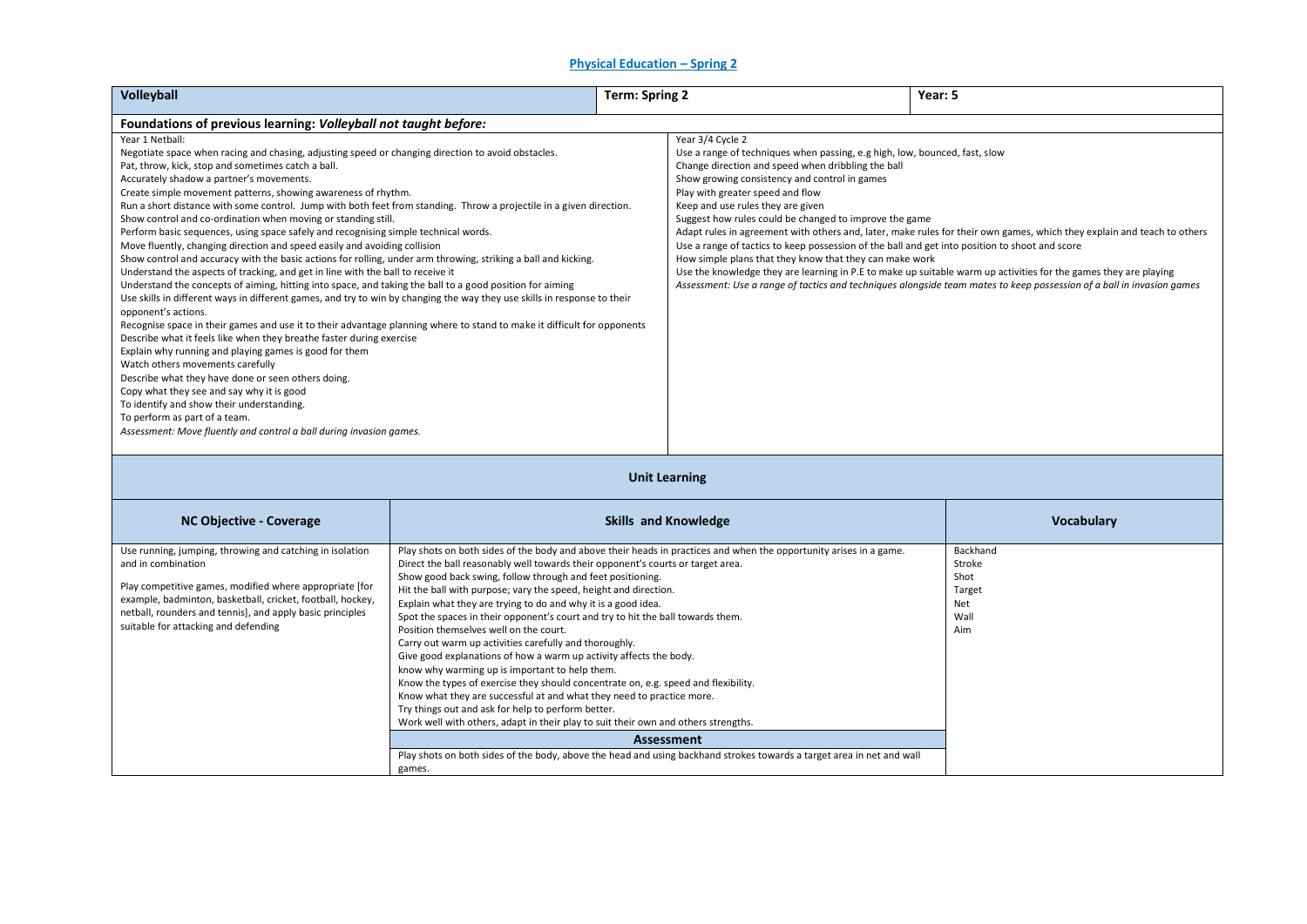### **Religious Education – Spring 2**

| <b>Topic: Christianity: Easter</b>                                                                                                                                                                                                                                            |                                                                                                                                                                                                                                                                                                                                                                                                                                                                                                                                                                                                                                                                                                                                                                                                                                                                                                                                                                                                                                                                                                                                                                                                                                                                                                                                                                                                                                                                           | Year: 5 | <b>Term: Spring 2</b>                                                                                                                                                                                                                                                                                                          |  |                                                                                                                                                                                     |  |  |
|-------------------------------------------------------------------------------------------------------------------------------------------------------------------------------------------------------------------------------------------------------------------------------|---------------------------------------------------------------------------------------------------------------------------------------------------------------------------------------------------------------------------------------------------------------------------------------------------------------------------------------------------------------------------------------------------------------------------------------------------------------------------------------------------------------------------------------------------------------------------------------------------------------------------------------------------------------------------------------------------------------------------------------------------------------------------------------------------------------------------------------------------------------------------------------------------------------------------------------------------------------------------------------------------------------------------------------------------------------------------------------------------------------------------------------------------------------------------------------------------------------------------------------------------------------------------------------------------------------------------------------------------------------------------------------------------------------------------------------------------------------------------|---------|--------------------------------------------------------------------------------------------------------------------------------------------------------------------------------------------------------------------------------------------------------------------------------------------------------------------------------|--|-------------------------------------------------------------------------------------------------------------------------------------------------------------------------------------|--|--|
| <b>Foundations of previous learning:</b><br>To understand Christians believe Jesus to be God in human form.<br>To know the importance of Jesus' crucifixion and resurrection within the Easter story.<br>To be aware of some key stories from the bible teaching forgiveness. |                                                                                                                                                                                                                                                                                                                                                                                                                                                                                                                                                                                                                                                                                                                                                                                                                                                                                                                                                                                                                                                                                                                                                                                                                                                                                                                                                                                                                                                                           |         |                                                                                                                                                                                                                                                                                                                                |  |                                                                                                                                                                                     |  |  |
| <b>Unit Learning</b>                                                                                                                                                                                                                                                          |                                                                                                                                                                                                                                                                                                                                                                                                                                                                                                                                                                                                                                                                                                                                                                                                                                                                                                                                                                                                                                                                                                                                                                                                                                                                                                                                                                                                                                                                           |         |                                                                                                                                                                                                                                                                                                                                |  |                                                                                                                                                                                     |  |  |
| <b>NC Objective - Coverage</b>                                                                                                                                                                                                                                                | <b>Skills</b>                                                                                                                                                                                                                                                                                                                                                                                                                                                                                                                                                                                                                                                                                                                                                                                                                                                                                                                                                                                                                                                                                                                                                                                                                                                                                                                                                                                                                                                             |         | Knowledge                                                                                                                                                                                                                                                                                                                      |  | Vocabulary                                                                                                                                                                          |  |  |
| How significant is it for Christians to<br>believe God intended Jesus to die?<br>To question whether God<br>intended Jesus to be crucified<br>or whether Jesus' crucifixion<br>was the consequence of<br>events during Holy Week.                                             | Thinking about religion and belief<br>Explain connections between questions, beliefs, values and practices in different<br>belief systems<br>Recognise and explain the impact of beliefs and ultimate questions on individuals<br>and communities<br>Explain how and why differences in belief are expressed.<br>Enquiring, investigating and interpreting<br>Suggest lines of enquiry to address questions raised by the study of religions and<br>beliefs<br>Suggest answers to questions raised by the study of religions and beliefs, using<br>relevant sources and evidence<br>Beliefs and teachings (what people believe)<br>Explain how some beliefs and teachings are shared by different religions and how<br>they make a difference to the lives of individuals and communities<br>Practices and lifestyle (what people do)<br>Explain how selected features of religious life and practice make a difference to the<br>lives of individuals and communities<br>Identity and experience (making sense of who we are)<br>Make informed responses to questions of identity and experience in the light of<br>their learning<br>Meaning and purpose (making sense of life)<br>Make informed responses to questions of meaning and purpose in the light of their<br>learning<br>Values and commitments (making sense of right and wrong)<br>Make informed responses to people's values and commitments (including religious<br>ones) in the light of their learning |         | To know that Christians believe Jesus life had a<br>purpose.<br>To know the main events of Holy Week.<br>To know that people hold different opinions on<br>whether Jesus was aware of his impending<br>crucifixion.<br>To know how some of Jesus actions influence<br>whether it is believed he knew about the<br>crucifixion. |  | Holy Week<br>Pilate<br>Herod<br>Mount Of Olives<br>Garden Of Gethsemane<br>Crucifixion<br>Resurrection<br>Jesus<br>God<br>Purpose<br>Tomb<br>Judas<br>Betrayal<br>Temple<br>Purpose |  |  |
|                                                                                                                                                                                                                                                                               | <b>Assessment of Skills</b>                                                                                                                                                                                                                                                                                                                                                                                                                                                                                                                                                                                                                                                                                                                                                                                                                                                                                                                                                                                                                                                                                                                                                                                                                                                                                                                                                                                                                                               |         | <b>Assessment of Knowledge</b>                                                                                                                                                                                                                                                                                                 |  |                                                                                                                                                                                     |  |  |
|                                                                                                                                                                                                                                                                               | I can give an example of someone with a strong sense of purpose for their life and<br>give my opinions on this.<br>I can start to express my opinion about Jesus' crucifixion being his destiny/purpose.                                                                                                                                                                                                                                                                                                                                                                                                                                                                                                                                                                                                                                                                                                                                                                                                                                                                                                                                                                                                                                                                                                                                                                                                                                                                  |         | I can start to explain whether God intended Jesus<br>to be crucified or whether Jesus' crucifixion was<br>the consequence of events during Holy week.                                                                                                                                                                          |  |                                                                                                                                                                                     |  |  |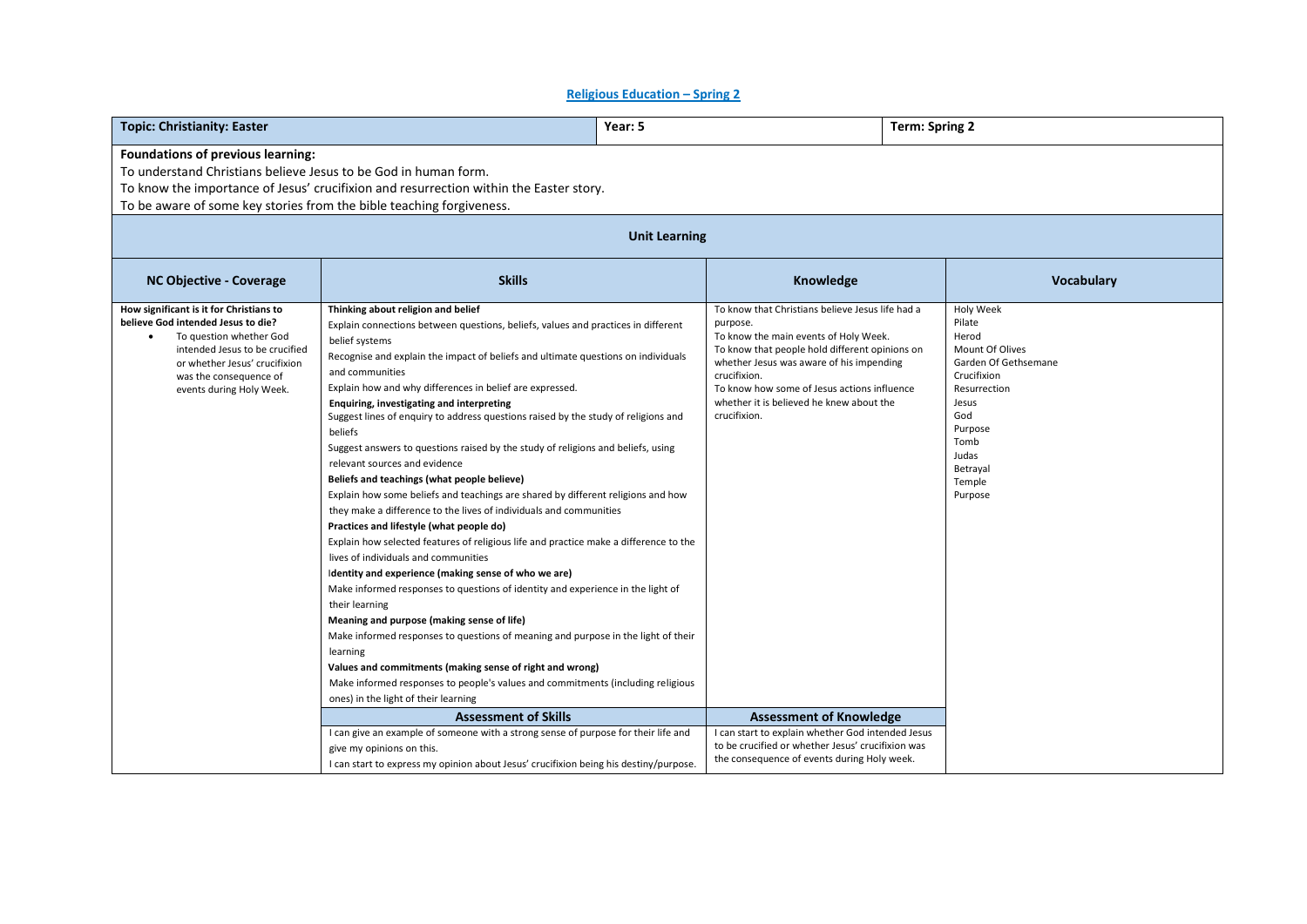## **Computing – Spring 2**

| <b>Improving My Web Detective Skills</b>                                                                                                                                                                                                                                                                                                                                                                                                                                                                                                                                                                                                                                                                                                                                                                                                                                                                                         |               | <b>Topic: Technology in Our Lives</b>                                                                                          | Year: 5                                                                                                            | <b>Term: Spring 2</b> |  |
|----------------------------------------------------------------------------------------------------------------------------------------------------------------------------------------------------------------------------------------------------------------------------------------------------------------------------------------------------------------------------------------------------------------------------------------------------------------------------------------------------------------------------------------------------------------------------------------------------------------------------------------------------------------------------------------------------------------------------------------------------------------------------------------------------------------------------------------------------------------------------------------------------------------------------------|---------------|--------------------------------------------------------------------------------------------------------------------------------|--------------------------------------------------------------------------------------------------------------------|-----------------------|--|
| Foundations of previous learning:<br>Children from Year 4 are be able to<br>tell you whether a resource I am using is on the Internet, the school network or my own device.<br>identify key words to use when searching safely on the World Wide Web.<br>think about the reliability of information I read on the World Wide Web.<br>tell you how to check who owns photos, text and clipart.<br>create a hyperlink to a resource on the World Wide Web.<br>recognise that websites use different methods to advertise products.                                                                                                                                                                                                                                                                                                                                                                                                 |               |                                                                                                                                |                                                                                                                    |                       |  |
| <b>Unit Learning</b>                                                                                                                                                                                                                                                                                                                                                                                                                                                                                                                                                                                                                                                                                                                                                                                                                                                                                                             |               |                                                                                                                                |                                                                                                                    |                       |  |
| <b>NC Objective - Coverage</b>                                                                                                                                                                                                                                                                                                                                                                                                                                                                                                                                                                                                                                                                                                                                                                                                                                                                                                   | <b>Skills</b> |                                                                                                                                | <b>Vocabulary</b>                                                                                                  |                       |  |
| To describe different parts of the Internet.<br>To understand computer networks, including the internet;<br><b>Digital Literacy:</b><br>how they can provide multiple services, such as the World<br>Use technology safely, responsibly and educate others<br>To use a search engine to find appropriate information and<br>Wide Web, and the opportunities they offer for<br>check its reliability.<br>about it.<br>Recognise acceptable/ unacceptable behaviour; identify a<br>To recognise and evaluate different types of information I<br>communication and collaboration<br>find on the World Wide Web.<br>range of ways to report concerns about content and<br>To use search technologies effectively, appreciate how<br>contact.<br>results are selected and ranked, and be discerning in<br>Be discerning in evaluating digital content.<br>evaluating digital content<br>Assessment of Skills/Assessment of Knowledge |               | Blog<br>Citation<br>Communicate<br>Computing devices<br>Copyright<br>Email<br>Digital content<br>Digital advertising<br>Filter | Services<br>QR Code<br>Reliability<br>Search engine<br>Search result<br>Search query<br>Vlog<br>Webpage<br>Website |                       |  |
| Can you understand and explain the difference between the Internet and World Wide Web?                                                                                                                                                                                                                                                                                                                                                                                                                                                                                                                                                                                                                                                                                                                                                                                                                                           |               |                                                                                                                                | Hyperlink                                                                                                          | World Wide Web        |  |
| Can you use search technologies effectively and I know not to believe everything I see or read on the internet?<br>Can you convince an adult that you know not to believe everything you see or read on the internet?<br>Can you explain why advertisers put images of products in different places?                                                                                                                                                                                                                                                                                                                                                                                                                                                                                                                                                                                                                             |               |                                                                                                                                | Internet<br>Internet                                                                                               |                       |  |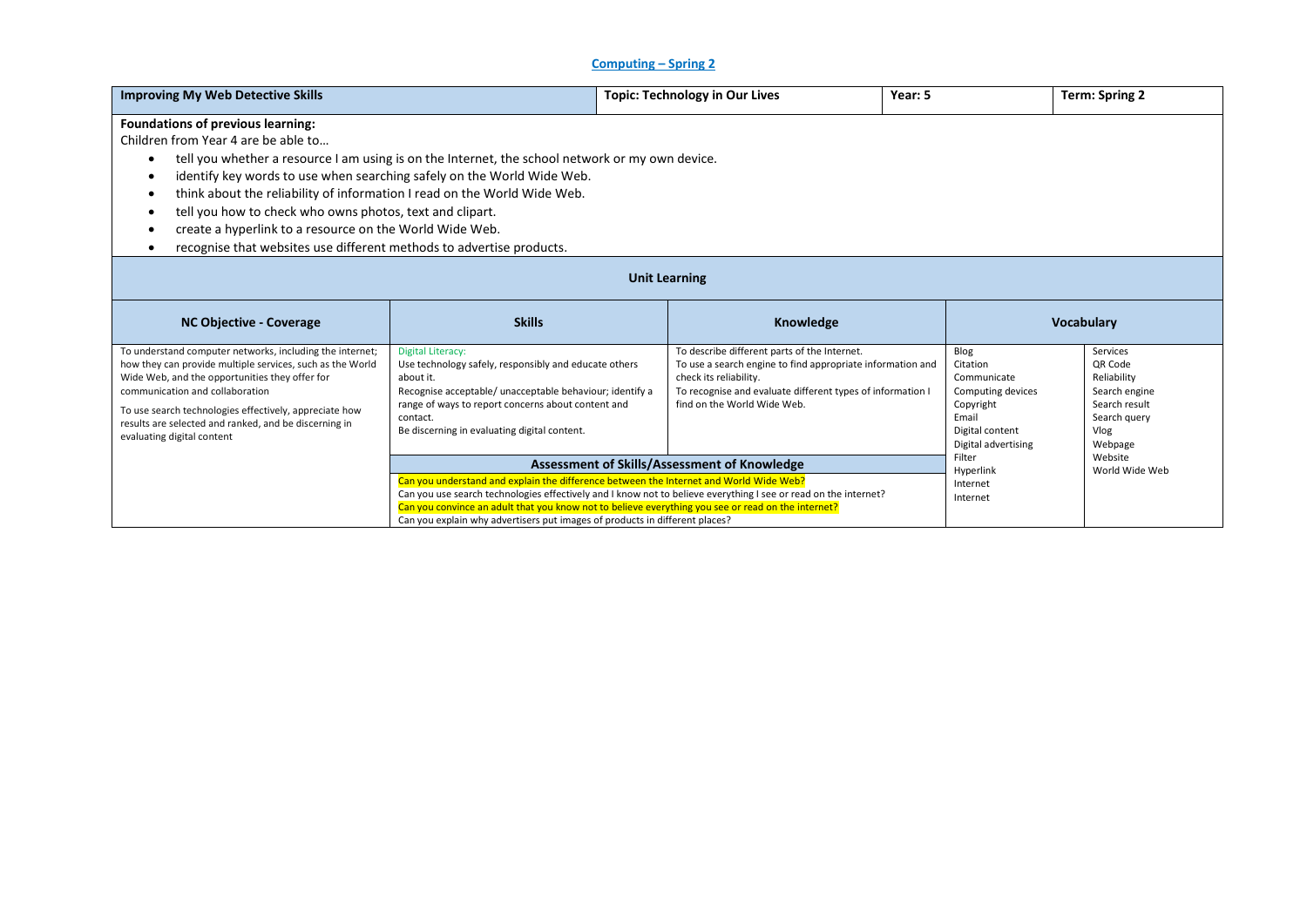## **PSHE – Spring 2**

| <b>Healthy Me</b>                                                                                                                                                                                                                                                                                                                                                                                                                                                                                                                                                                                                                                                                                                                                                                   |                                                                                                                                                                                                                                                                                                                                                                                       | Jigsaw                                                                                                                                                                                                                                                                                                                                                                                                                                                                                                                                                                                                                                                                                                                                                                                                                                                                                                                                                                                                                                                                                                                    | Year: 5 |                                                                                                                                                                                                                                                                           | <b>Term: Spring 2</b> |  |  |
|-------------------------------------------------------------------------------------------------------------------------------------------------------------------------------------------------------------------------------------------------------------------------------------------------------------------------------------------------------------------------------------------------------------------------------------------------------------------------------------------------------------------------------------------------------------------------------------------------------------------------------------------------------------------------------------------------------------------------------------------------------------------------------------|---------------------------------------------------------------------------------------------------------------------------------------------------------------------------------------------------------------------------------------------------------------------------------------------------------------------------------------------------------------------------------------|---------------------------------------------------------------------------------------------------------------------------------------------------------------------------------------------------------------------------------------------------------------------------------------------------------------------------------------------------------------------------------------------------------------------------------------------------------------------------------------------------------------------------------------------------------------------------------------------------------------------------------------------------------------------------------------------------------------------------------------------------------------------------------------------------------------------------------------------------------------------------------------------------------------------------------------------------------------------------------------------------------------------------------------------------------------------------------------------------------------------------|---------|---------------------------------------------------------------------------------------------------------------------------------------------------------------------------------------------------------------------------------------------------------------------------|-----------------------|--|--|
| Foundations of previous learning:<br>Y1 - I can tell you why I think my body is amazing and can identify some ways to keep it safe and healthy, I can recognise how being healthy helps me to feel happy<br>Y2 - I can make some healthy snacks and explain why they are good for my body, I can express how it feels to share healthy food with my friends<br>Y3-I can identify things, people and places that I need to keep safe from, and can tell you some strategies for keeping myself safe including who to go to for help, I can express how being anxious or scared feels<br>Y4 - I can recognise when people are putting me under pressure and can explain ways to resist this when I want to, I can identify feelings of anxiety and fear associated with peer pressure |                                                                                                                                                                                                                                                                                                                                                                                       |                                                                                                                                                                                                                                                                                                                                                                                                                                                                                                                                                                                                                                                                                                                                                                                                                                                                                                                                                                                                                                                                                                                           |         |                                                                                                                                                                                                                                                                           |                       |  |  |
|                                                                                                                                                                                                                                                                                                                                                                                                                                                                                                                                                                                                                                                                                                                                                                                     |                                                                                                                                                                                                                                                                                                                                                                                       | <b>Unit Learning</b>                                                                                                                                                                                                                                                                                                                                                                                                                                                                                                                                                                                                                                                                                                                                                                                                                                                                                                                                                                                                                                                                                                      |         |                                                                                                                                                                                                                                                                           |                       |  |  |
| <b>Themes</b><br>(Puzzle pieces)                                                                                                                                                                                                                                                                                                                                                                                                                                                                                                                                                                                                                                                                                                                                                    |                                                                                                                                                                                                                                                                                                                                                                                       | <b>Outcomes</b>                                                                                                                                                                                                                                                                                                                                                                                                                                                                                                                                                                                                                                                                                                                                                                                                                                                                                                                                                                                                                                                                                                           |         |                                                                                                                                                                                                                                                                           | Vocabulary            |  |  |
| Smoking<br>Alcohol<br>Emergency aid<br>Body image<br>My relationship with food<br>Healthy me                                                                                                                                                                                                                                                                                                                                                                                                                                                                                                                                                                                                                                                                                        | in emergency situations<br>I know how to keep myself calm in emergencies<br>I understand how the media and celebrity culture promotes certain body types<br>who I am<br>(disorders) relating to body image pressures<br>I respect and value my body<br>I am motivated to keep myself healthy and happy<br>(disorders) relating to body image pressures<br>I respect and value my body | I know the health risks of smoking and can tell you how tobacco affects the lungs, liver and heart.<br>I can make an informed decision about whether or not I choose to smoke and know how to resist pressure<br>I know some of the risks with misusing alcohol, including anti-social behaviour, and how it affects the liver and heart<br>I can make an informed decision about whether or not I choose to drink alcohol and know how to resist pressure<br>I know and can put into practice basic emergency aid procedures (including recovery position) and know how to get help<br>I can reflect on my own body image and know how important it is that this is positive and I accept and respect myself for<br>I can describe the different roles food can play in people's lives and can explain how people can develop eating problems<br>I know what makes a healthy lifestyle including healthy eating and the choices I need to make to be healthy and happy<br><b>Assessment</b><br>I can describe the different roles food can play in people's lives and can explain how people can develop eating problems |         | Health risk<br>Smoking<br>Tobacco<br>Lungs<br>Liver<br>Heart<br>Pressure<br>Risks<br>Misuse<br>Alcohol<br>Anti-social behaviour<br>Emergency first aid<br>Recovery position<br>Celebrity<br>Body image<br>Food<br><b>Disorders</b><br>Eating problems<br>Happy<br>healthy |                       |  |  |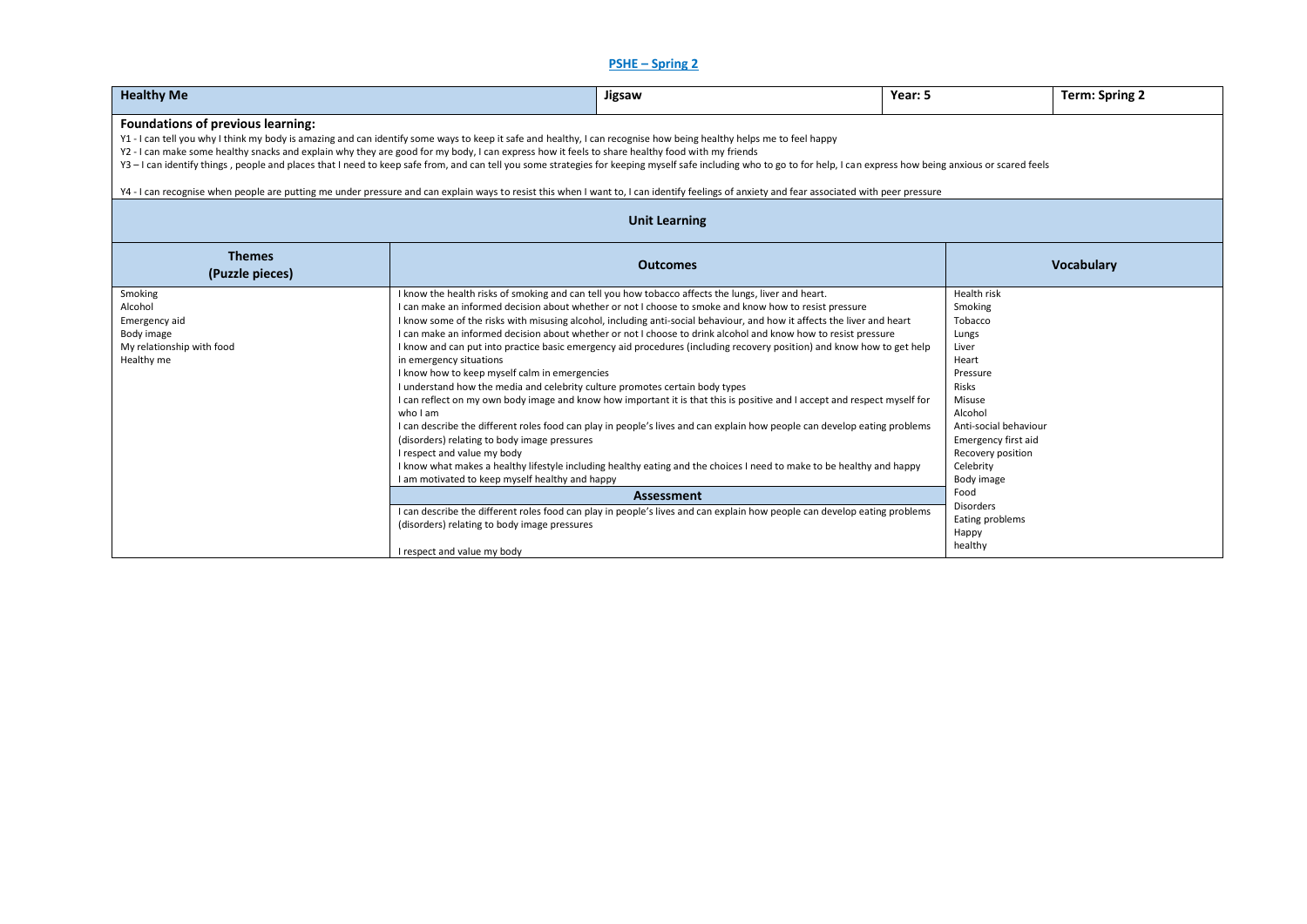## **MFL – Spring 2**

| Numbers 31-50, food and breakfast items                                                                                                                                                                                                                                                                                                                                                                                                                                                                                                                                                                                                                                                                                                                                                                                                                              |                                                                                                                                                                                                                                                                                                                                                                                                                                                  |                      | Lessons 8-14                                                                                                                                                                    | Year: 5                                                                                                                                                                                                                                                                                                                                                                                                              | Term: Spring 2                                                                                                                                                                                                                                                                                                                                                                                |  |  |
|----------------------------------------------------------------------------------------------------------------------------------------------------------------------------------------------------------------------------------------------------------------------------------------------------------------------------------------------------------------------------------------------------------------------------------------------------------------------------------------------------------------------------------------------------------------------------------------------------------------------------------------------------------------------------------------------------------------------------------------------------------------------------------------------------------------------------------------------------------------------|--------------------------------------------------------------------------------------------------------------------------------------------------------------------------------------------------------------------------------------------------------------------------------------------------------------------------------------------------------------------------------------------------------------------------------------------------|----------------------|---------------------------------------------------------------------------------------------------------------------------------------------------------------------------------|----------------------------------------------------------------------------------------------------------------------------------------------------------------------------------------------------------------------------------------------------------------------------------------------------------------------------------------------------------------------------------------------------------------------|-----------------------------------------------------------------------------------------------------------------------------------------------------------------------------------------------------------------------------------------------------------------------------------------------------------------------------------------------------------------------------------------------|--|--|
| <b>Foundations of previous learning:</b><br>Y3: numbers 0-10, how to say yes and no, be able to greet someone, follow classroom instructions and know the names of some characters in the nativity play, Be able to ask for and state age and know colours in French, name<br>items, days of the week and months of the year.<br>Y4: Parts of the body, adjectives, how to ask for French translation, zoo animals, some letters of the alphabet, quantifiers, Members of the family, possessive adjectives, ask and answer questions about family members, voc<br>pets, Dictionary skills, playground song and activity, hobbies, opinions, numbers 12-31, two weather expressions, quantifiers and clothes items for packing a suitcase<br>Y5 Autumn term: Buildings on the high street, directions, how to ask where places are, pause words and times of the day |                                                                                                                                                                                                                                                                                                                                                                                                                                                  |                      |                                                                                                                                                                                 |                                                                                                                                                                                                                                                                                                                                                                                                                      |                                                                                                                                                                                                                                                                                                                                                                                               |  |  |
|                                                                                                                                                                                                                                                                                                                                                                                                                                                                                                                                                                                                                                                                                                                                                                                                                                                                      |                                                                                                                                                                                                                                                                                                                                                                                                                                                  | <b>Unit Learning</b> |                                                                                                                                                                                 |                                                                                                                                                                                                                                                                                                                                                                                                                      |                                                                                                                                                                                                                                                                                                                                                                                               |  |  |
| <b>NC Objective - Coverage</b>                                                                                                                                                                                                                                                                                                                                                                                                                                                                                                                                                                                                                                                                                                                                                                                                                                       | <b>Skills</b>                                                                                                                                                                                                                                                                                                                                                                                                                                    |                      | Knowledge                                                                                                                                                                       |                                                                                                                                                                                                                                                                                                                                                                                                                      | <b>Vocabulary</b>                                                                                                                                                                                                                                                                                                                                                                             |  |  |
| Listen attentively to spoken language and show<br>understanding by joining in and responding<br>Explore the patterns and sounds of language through songs<br>and rhymes and link the spelling, sound and meaning of<br>words<br>Engage in conversations; ask and answer questions<br>Speak in sentences, using familiar vocabulary, phrases and<br>basic language structures<br>Read carefully and show understanding of words, phrases<br>and simple writing<br>Appreciate stories, songs, poems and rhymes in the<br>language                                                                                                                                                                                                                                                                                                                                      | Understand and express simple opinions<br>Integrate new language into previously learned language<br>Use future tense<br>Imitate pronunciation of sounds<br>Understand more complex phrases including comparisons<br>Take part in a conversation expressing likes/dislikes of<br>certain foods<br><b>Assessment of Skills</b><br>Understand more complex phrases including comparisons<br>Take part in a conversation expressing likes/dislikes. |                      | To know:<br>Future tense<br>Numbers 31-50<br>Comparisons<br>Food<br><b>Breakfast items</b><br><b>Assessment of Knowledge</b><br>What is number in French?<br>What is this food? | Je vais<br>encore<br>Vingt<br>Vingt et un<br>Vingt-deux<br>Vingt-trois<br>Vingt-quatre<br>Vingt-cinq<br>Vingt-six<br>Vingt-sept<br>Vingt-huit<br>Vingt-neuf<br>Trente<br>Trente et un<br>Trente-deux<br>Trente-trois<br>Trente-quatre<br>Trente-cing<br>Trente-six<br>Trente-sept<br>Trente-huit<br>Trente-neuf<br>Quarante<br>quarante et un<br>quarante-deux<br>quarante-trois<br>quarante-quatre<br>quarante-cinq | Le pain<br>La baquette<br>Le riz<br>Les pates<br>Les pommes de terre<br>Le jambon<br>Le poisson<br>Le fromage<br>L'eau<br>Le yaourt<br>Le chocolat<br>La glace<br>Le gateau<br>Les biscuits<br>Les chips<br>Les frites<br>La salade<br>Les carrottes<br>Les petits pois<br>Un ccroissant<br>Un pain au chocolat<br>Un pain aux raisins<br>Une tartine<br>Un chocolat chaud<br>Un jus d'orange |  |  |
|                                                                                                                                                                                                                                                                                                                                                                                                                                                                                                                                                                                                                                                                                                                                                                                                                                                                      |                                                                                                                                                                                                                                                                                                                                                                                                                                                  |                      |                                                                                                                                                                                 | quarante-six<br>quarante-sept<br>quarante-huit<br>quarante-neuf<br>cinquante                                                                                                                                                                                                                                                                                                                                         |                                                                                                                                                                                                                                                                                                                                                                                               |  |  |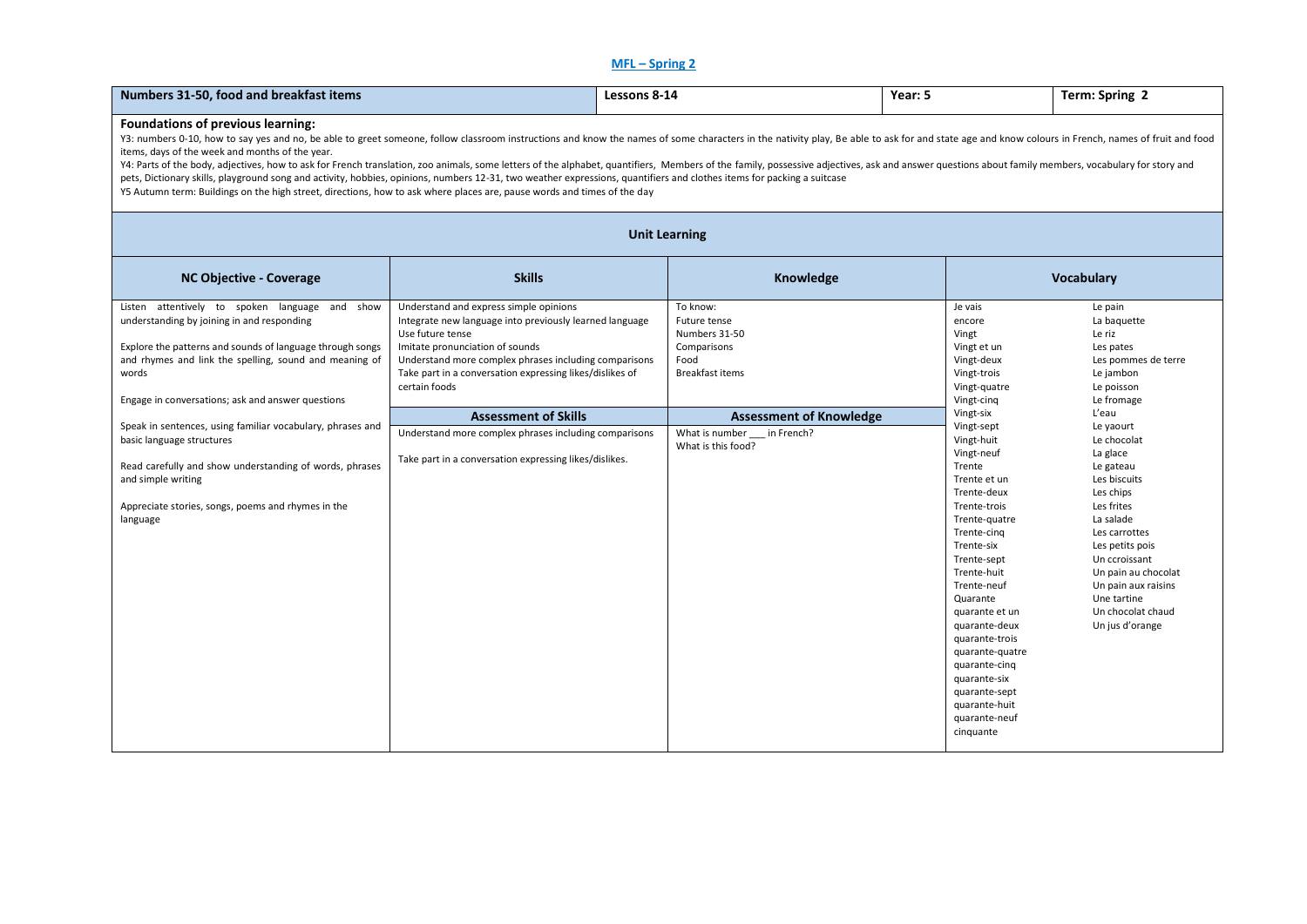## **Science –Summer 1**

| <b>Animals including humans</b>                                                                                                                                                                                                                                                                                                                                                                                                                                                                                                                                   |                                                                                                                                                                                                                                                                                                                                     | Term: 5 |                                                                                                                                                                                                                                                                                                                                                                                                                                           | Year: 5 |                                                                                                                                       |                                                                                                                                                                           |
|-------------------------------------------------------------------------------------------------------------------------------------------------------------------------------------------------------------------------------------------------------------------------------------------------------------------------------------------------------------------------------------------------------------------------------------------------------------------------------------------------------------------------------------------------------------------|-------------------------------------------------------------------------------------------------------------------------------------------------------------------------------------------------------------------------------------------------------------------------------------------------------------------------------------|---------|-------------------------------------------------------------------------------------------------------------------------------------------------------------------------------------------------------------------------------------------------------------------------------------------------------------------------------------------------------------------------------------------------------------------------------------------|---------|---------------------------------------------------------------------------------------------------------------------------------------|---------------------------------------------------------------------------------------------------------------------------------------------------------------------------|
| <b>Foundations of previous learning:</b><br>Year 1<br>Identify and name a variety of common animals that are<br>birds, fish, amphibians, reptiles and mammals<br>Identify and name a variety of common animals that are<br>carnivores, herbivores and omnivores<br>Describe and compare the structure of a variety of<br>common animals (birds, fish, amphibians, reptiles,<br>mammals and invertebrates, including pets)<br>Identify, name, draw and label the basic parts of the<br>human body and say which part of the body is associated<br>with each sense. | Year 2<br>Notice that animals, including humans, have offspring<br>which grow into adults<br>Find out about and describe the basic needs of animals,<br>including humans, for survival (water, food and air)<br>Describe the importance for humans of exercise, eating<br>the right amounts of different types of food, and hygiene |         | Year <sub>3</sub><br>Identify that animals, including humans, need the right<br>types and amount of nutrition, and that they cannot make<br>their own food; they get nutrition from what they eat<br>Identify that humans and some animals have skeletons<br>and muscles for support, protection and movement                                                                                                                             |         | Year 4<br>digestive system in humans<br>simple functions.<br>identifying producers, predators and prey.                               | Describe the simple functions of the basic parts of the<br>Identify the different types of teeth in humans and their<br>Construct and interpret a variety of food chains, |
|                                                                                                                                                                                                                                                                                                                                                                                                                                                                                                                                                                   | <b>Unit Learning</b>                                                                                                                                                                                                                                                                                                                |         |                                                                                                                                                                                                                                                                                                                                                                                                                                           |         |                                                                                                                                       |                                                                                                                                                                           |
| <b>NC Objective - Coverage</b>                                                                                                                                                                                                                                                                                                                                                                                                                                                                                                                                    | <b>Skills</b>                                                                                                                                                                                                                                                                                                                       |         | Knowledge                                                                                                                                                                                                                                                                                                                                                                                                                                 |         |                                                                                                                                       | <b>Vocabulary</b>                                                                                                                                                         |
| Describe the changes as humans develop to old age (link<br>to school policy on sex education)                                                                                                                                                                                                                                                                                                                                                                                                                                                                     | Draw & annotate diagrams<br>Construct complex tables<br>Use complex words<br>Use model to describe/explain<br><b>Assessment of Skills</b><br><b>Explaining science</b><br>Designing experiments<br>(See Phil Watkins Assessment boards)                                                                                             |         | To know what happens as we get older.<br>To know what happens to our bodies as we get older.<br>To know what our reproductive organs are.<br>To know what happens during puberty.<br>To know where babies come from.<br><b>Assessment of Knowledge</b><br>What happens as we get older?<br>What happens to our bodies as we get older?<br>What are our reproductive organs? What happens during<br>puberty?<br>Where do babies come from? |         | Baby<br>Toddler<br>Child<br>Adolescent<br>Adult<br>Offspring<br>Puberty<br>pubic hair<br>egg<br>sperm<br>testes<br>ovaries<br>oviduct | uterus<br>cervix<br>vagina<br>vulva<br>sperm duct<br>foreskin<br>scrotum<br>glands<br>erection<br>ejaculation<br>intercourse<br>fertilisation<br>gamete.                  |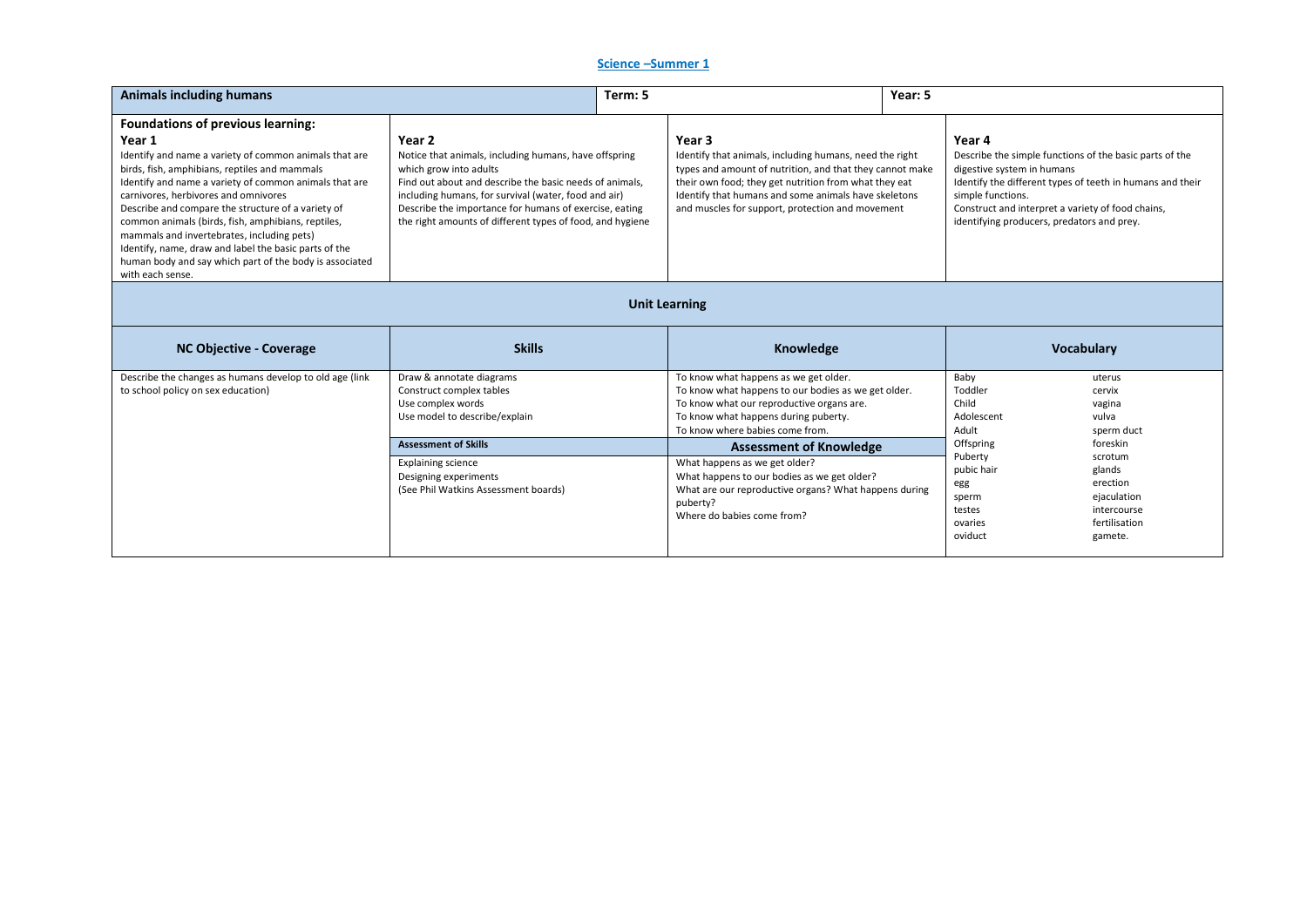#### **Geography –Summer 1**

|--|

#### **Foundations of previous learning:**

In Lower KS2 the children have developed their map skills and can identify geographical features using symbols from a key as well as draw a sketch map and use agreed symbols for their key. They can use 8-points compass directions and apply this to finding the location of a country or geographical process. Children can locate and name features on an Ordnance survey map. They can compare features found in different countries and offer explanations for the locations of these features. The children have plotted routes from one country to another and within a country and they have identified landmarks or countries passed along the way. The children's knowledge of the world has increased and they can locate and explain the significance of the Equator, Northern and Southern Hemisphere and the Tropics of Cancer and Capricorn. The children have also been able to identify how people can impact the environment and explain ways in which people try to sustain the environment.

Children now can produce scaled maps and make reference to lines of latitude and meridian of longitude when describing where places are. Children have developed their map skills and can use 4 and 6 figure grid references on an Ordnance survey map or world map. Children have learned how weather and climate use effects land use and food production. They can describe how human activity has impacted or changed the physical characteristics of a place in the world.

| <b>NC Objective - Coverage</b>                                                                                  | <b>Skills</b>                                                                                                                                                                                                                                                                                                                                                     | Knowledge                                                                                                                                                                                                                                               | <b>Vocabulary</b>                                                                                                                  |  |  |  |
|-----------------------------------------------------------------------------------------------------------------|-------------------------------------------------------------------------------------------------------------------------------------------------------------------------------------------------------------------------------------------------------------------------------------------------------------------------------------------------------------------|---------------------------------------------------------------------------------------------------------------------------------------------------------------------------------------------------------------------------------------------------------|------------------------------------------------------------------------------------------------------------------------------------|--|--|--|
| Use maps, atlases, globes and digital/computer<br>mapping to locate countries and describe features<br>studied. | Recognise and describe the physical and human<br>features of places, appreciating the importance of<br>wider Geographical location in understanding places.<br>Explain the effect of commercial and industrial activity<br>on the environment and suggest ways to improve it.<br>Compare weather and climate in different countries<br>within the same continent. | To know here Greece is located and why people may<br>visit there.<br>To understand how tourism has had an impact on the<br>environment.<br>To be able to describe the physical and human<br>features of Greece.                                         | Greece<br>Continent<br>Climate<br>Landscape<br>Physical<br>Human<br>Tourism<br>Leisure<br>Impact<br>Athens<br>Crete<br>Environment |  |  |  |
|                                                                                                                 | <b>Assessment of Skills</b>                                                                                                                                                                                                                                                                                                                                       | <b>Assessment of Knowledge</b>                                                                                                                                                                                                                          |                                                                                                                                    |  |  |  |
|                                                                                                                 | Recognise and describe the physical and human<br>features of places.<br>Compare weather and climate in different countries<br>within the same continent.                                                                                                                                                                                                          | Can you describe the physical features of Greece?<br>Can you describe the human features of Greece?<br>Explain how tourism has had an impact on the<br>environment.<br>Can you locate Greece on a map?<br>Can you explain why tourists may visit there? |                                                                                                                                    |  |  |  |

#### **Unit Learning**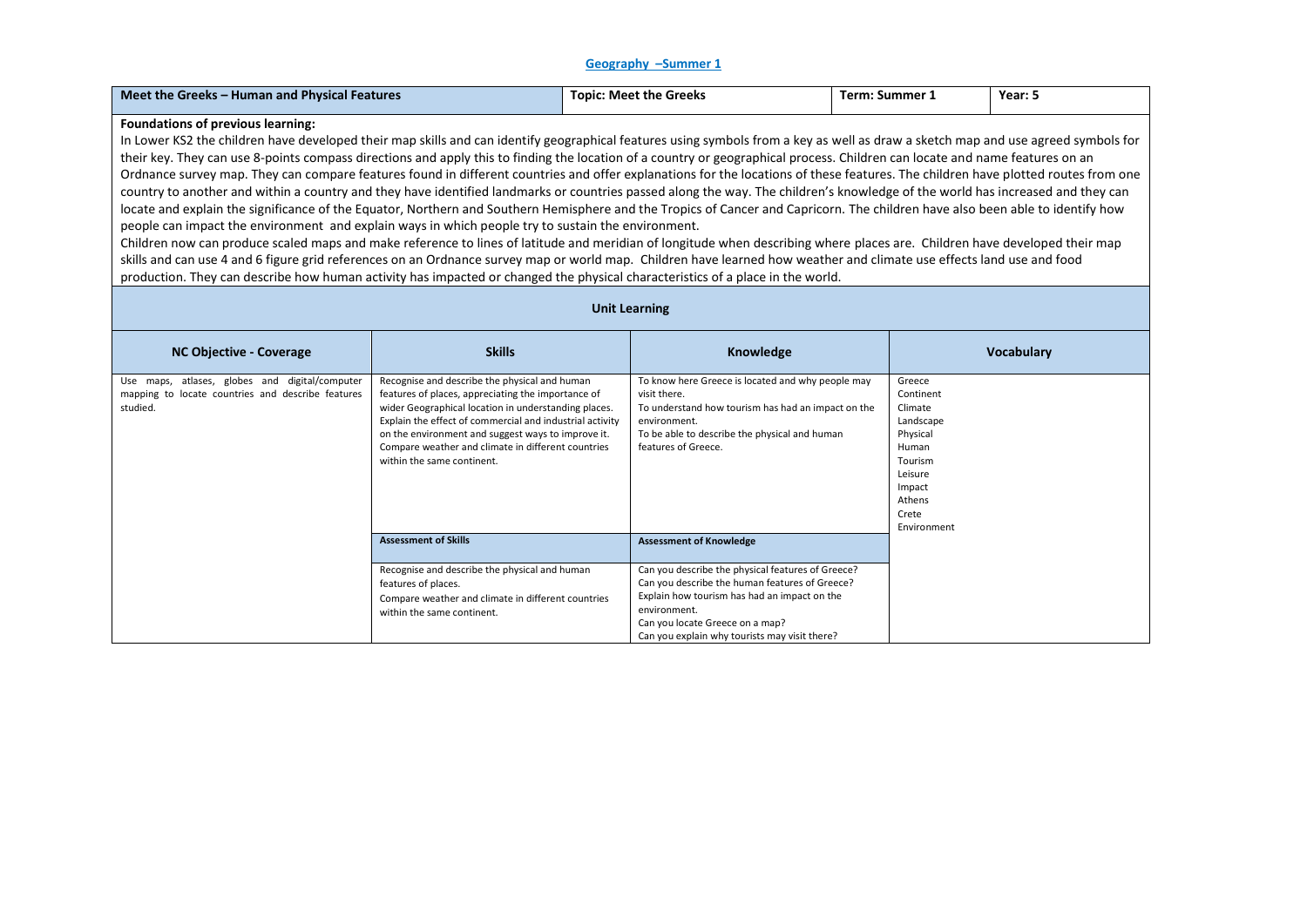# **Design Technology –Summer 1**

| Moving toys - Cams                                                                                                                                                                                                                                                                                                                                                                                                                                                                                                                      |                                                                                                                                                                                                                                                                                                                                                                                                                                                                     | <b>Topic: Meet The Greeks</b> |                                                                                                                              | Year: 5 |                                                                                             | <b>Term: Summer 1</b>                            |  |
|-----------------------------------------------------------------------------------------------------------------------------------------------------------------------------------------------------------------------------------------------------------------------------------------------------------------------------------------------------------------------------------------------------------------------------------------------------------------------------------------------------------------------------------------|---------------------------------------------------------------------------------------------------------------------------------------------------------------------------------------------------------------------------------------------------------------------------------------------------------------------------------------------------------------------------------------------------------------------------------------------------------------------|-------------------------------|------------------------------------------------------------------------------------------------------------------------------|---------|---------------------------------------------------------------------------------------------|--------------------------------------------------|--|
| Foundations of previous learning:<br>Children will have joined and combined materials and components accurately in temporary and permanent ways.                                                                                                                                                                                                                                                                                                                                                                                        |                                                                                                                                                                                                                                                                                                                                                                                                                                                                     |                               |                                                                                                                              |         |                                                                                             |                                                  |  |
| <b>Unit Learning</b>                                                                                                                                                                                                                                                                                                                                                                                                                                                                                                                    |                                                                                                                                                                                                                                                                                                                                                                                                                                                                     |                               |                                                                                                                              |         |                                                                                             |                                                  |  |
| <b>NC Objective - Coverage</b>                                                                                                                                                                                                                                                                                                                                                                                                                                                                                                          | <b>Skills</b>                                                                                                                                                                                                                                                                                                                                                                                                                                                       |                               | Knowledge                                                                                                                    |         |                                                                                             | <b>Vocabulary</b>                                |  |
| When designing and making, pupils should be taught to:<br>Design<br>Generate, develop, model and communicate their ideas<br>through discussion, annotated sketches, cross-sectional<br>and exploded diagrams, prototypes, pattern pieces and<br>computer-aided design<br>Make<br>Select from and use a wider range of tools and equipment<br>to perform practical tasks<br>Select from and use a wider range of tools and equipment<br>to perform practical tasks [for example, cutting, shaping,<br>joining and finishing], accurately | Plan and communicate ideas<br>Generate ideas through brainstorming and identify a<br>purpose for their product.<br>Communicate ideas in different ways<br>Make (technical knowledge)<br>Select appropriate materials, tools and techniques.<br>Cut and join with accuracy to ensure a good quality finish<br>to the produce<br>Measure and mark out accurately.<br><b>Evaluate</b><br>Evaluate own product and others and gain evaluation from<br>others on product |                               | To design a moving toy using cams.<br>To understand how cams and followers work                                              |         | Followers<br>Movement<br>Slider<br>Axle<br>Frame<br>Structure<br>Handle<br>Linear<br>Rotary | Cams - snail, round, ellipse, hexagon, eccentric |  |
| Evaluate<br>Investigate and analyse a range of existing products<br>Evaluate their ideas and products against their own design<br>criteria and consider the views of others to improve their<br>work<br>Technical knowledge<br>Understand and use mechanical systems in their products                                                                                                                                                                                                                                                  | <b>Assessment of Skills</b><br>Communicate ideas in different ways<br>Cut and join with accuracy to ensure a good quality finish<br>to the produce<br>Evaluate own product and others and gain evaluation from<br>others on product                                                                                                                                                                                                                                 |                               | <b>Assessment of Knowledge</b><br>What is a cam?<br>What is a follower?<br>How do they work?<br>How can you make a toy move? |         |                                                                                             |                                                  |  |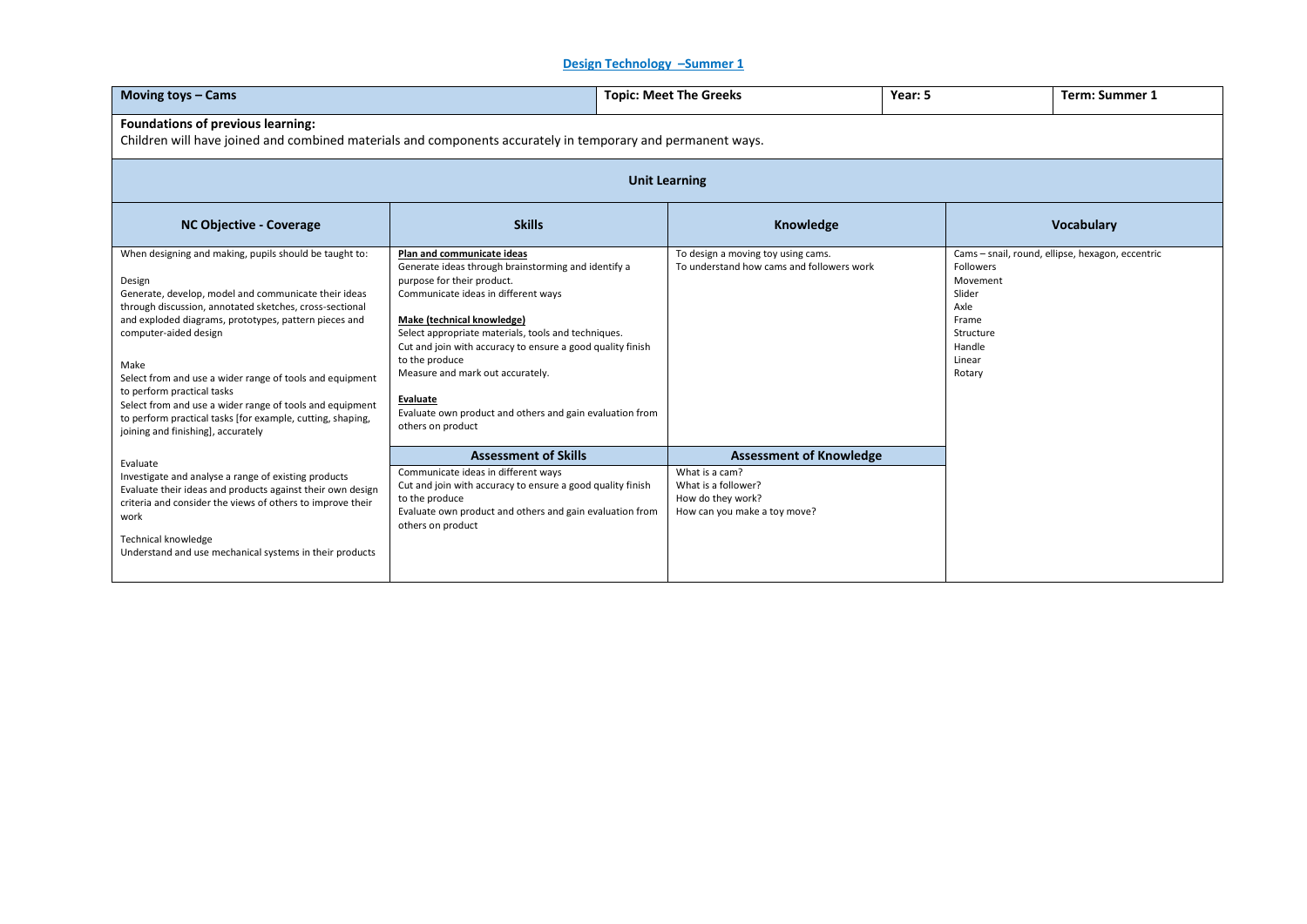### **Physical Education Summer 1**

| <b>Cricket</b>                                                                                                                                                                                                                                                                                                                                                                                                                                                                                                                                                                                                                                                                                                                                                                                                                                                                                        | Term: Summer 1                                                                                                                                                                                                                                                                                                                                                                                                                                             | Year: 5                                                                                                                                                                                                                                                                                                                                                                                                                                  |
|-------------------------------------------------------------------------------------------------------------------------------------------------------------------------------------------------------------------------------------------------------------------------------------------------------------------------------------------------------------------------------------------------------------------------------------------------------------------------------------------------------------------------------------------------------------------------------------------------------------------------------------------------------------------------------------------------------------------------------------------------------------------------------------------------------------------------------------------------------------------------------------------------------|------------------------------------------------------------------------------------------------------------------------------------------------------------------------------------------------------------------------------------------------------------------------------------------------------------------------------------------------------------------------------------------------------------------------------------------------------------|------------------------------------------------------------------------------------------------------------------------------------------------------------------------------------------------------------------------------------------------------------------------------------------------------------------------------------------------------------------------------------------------------------------------------------------|
| Foundations of previous learning: Cricket not taught before:                                                                                                                                                                                                                                                                                                                                                                                                                                                                                                                                                                                                                                                                                                                                                                                                                                          |                                                                                                                                                                                                                                                                                                                                                                                                                                                            |                                                                                                                                                                                                                                                                                                                                                                                                                                          |
| Year 3/4 Cycle 1<br>Use a range of skills with increasing control<br>Strike a ball with intent and throw it more accurately when bowling and/or fielding<br>Intercept and stop the ball with consistency, and sometimes catch the ball<br>Return the ball quickly and accurately.<br>Choose and use batting or throwing skills to make the game hard for their opponents<br>Judge how far they can run to score points<br>Choose where to stand as a fielder to make it hard for the batter<br>Work well as a team to make it hard for the batter<br>Are familiar with and use the rules set, and keep games going without disputes<br>Know the demands that specific activities make on their bodies<br>Know the importance of warming up<br>Describe what is successful in their own and others' play<br>Identify parts of their performance that need improvement, and suggest how to achieve this | Year 3/4 Cycle 2<br>Use a range of skills with increasing control<br>Return the ball quickly and accurately.<br>Judge how far they can run to score points<br>Choose where to stand as a fielder to make it hard for the batter<br>Work well as a team to make it hard for the batter<br>Know the demands that specific activities make on their bodies<br>Know the importance of warming up<br>Describe what is successful in their own and others' play. | Strike a ball with intent and throw it more accurately when bowling and/or fielding<br>Intercept and stop the ball with consistency, and sometimes catch the ball<br>Choose and use batting or throwing skills to make the game hard for their opponents<br>Are familiar with and use the rules set, and keep games going without disputes<br>Identify parts of their performance that need improvement, and suggest how to achieve this |
| Assessment: Strike a ball with intent, intercept and stop a ball, and throw a ball accurately in striking and fielding games.<br>Assessment: Choose and use appropriate batting and throwing skills to make it difficult for an opponent during striking<br>and fielding games.                                                                                                                                                                                                                                                                                                                                                                                                                                                                                                                                                                                                                       |                                                                                                                                                                                                                                                                                                                                                                                                                                                            |                                                                                                                                                                                                                                                                                                                                                                                                                                          |
|                                                                                                                                                                                                                                                                                                                                                                                                                                                                                                                                                                                                                                                                                                                                                                                                                                                                                                       | the contract of the contract of the contract of the contract of the contract of                                                                                                                                                                                                                                                                                                                                                                            |                                                                                                                                                                                                                                                                                                                                                                                                                                          |

### **Unit Learning**

| Use running, jumping, throwing and catching in isolation                                                                                                                                                                                         | Use different ways of bowling.<br>Bowl underarm accurately.                                                                                                                                                                                                                                                                                                                                                                                                                                                                                                                                                                                                                                                                                                                                                                                                                                                                                      | Fielder                           |
|--------------------------------------------------------------------------------------------------------------------------------------------------------------------------------------------------------------------------------------------------|--------------------------------------------------------------------------------------------------------------------------------------------------------------------------------------------------------------------------------------------------------------------------------------------------------------------------------------------------------------------------------------------------------------------------------------------------------------------------------------------------------------------------------------------------------------------------------------------------------------------------------------------------------------------------------------------------------------------------------------------------------------------------------------------------------------------------------------------------------------------------------------------------------------------------------------------------|-----------------------------------|
| and in combination<br>Play competitive games, modified where appropriate [for<br>example, badminton, basketball, cricket, football, hockey,<br>netball, rounders and tennis], and apply basic principles<br>suitable for attacking and defending | Vary how they bowl.<br>Bat effectively, using different types of shots.<br>Field with increased accuracy.<br>Throw over arm with accuracy and for a good distance.<br>Hit the ball from both sides of the body.<br>Direct the ball away from fielders, using different angles and speeds.<br>Plan to outwit the opposition individual, as a pair or as a team, when they are batting, bowling and fielding.<br>Gauge when to run after hitting the ball.<br>Use tactics which involve bowlers and fielders working together.<br>Make up their own warm up and explain how it is organised.<br>Know the importance of particular types of fitness to the game.<br>Recognise their own and others strengths.<br>Identify what they need to improve in their performances and suggest how they could do this.<br><b>Assessment</b><br>Hit the ball from both sides of the body, directing it away from fielders during striking and fielding games. | <b>Batting</b><br>Striking<br>Aim |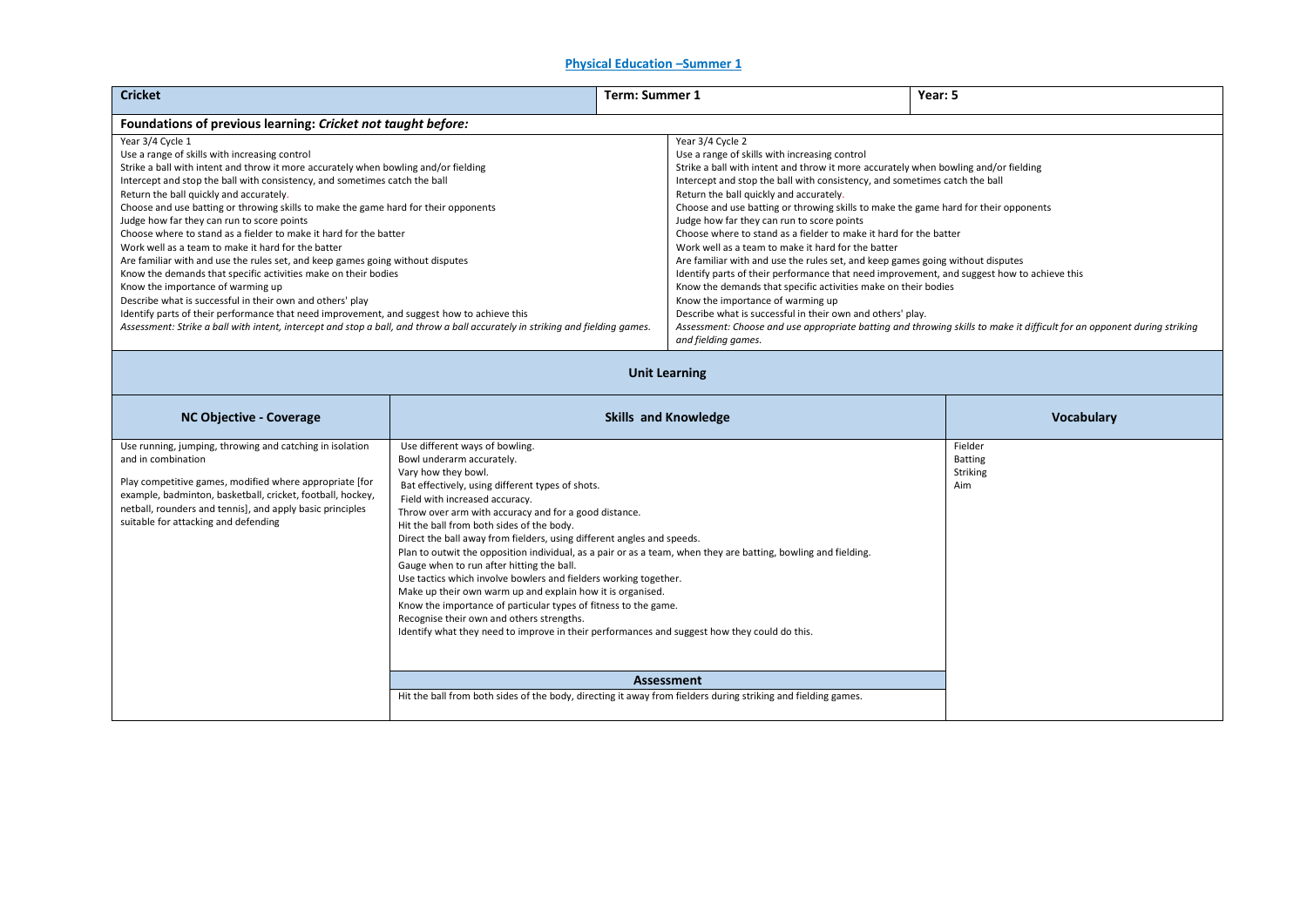### **Music –Summer 1**

| <b>Topic: Dancing In The Street</b>                                                                                                                                                                                                                                                                                                                                                                                                                                                                                                                                                               |                                                                                                                                                                                                                                                                                                                                                                                                                                                                                                                                                                                                                              | Year: 5<br>Summer 1 |                                                                                                                                  |  |                                                                                                                                                                                                                                                            |  |
|---------------------------------------------------------------------------------------------------------------------------------------------------------------------------------------------------------------------------------------------------------------------------------------------------------------------------------------------------------------------------------------------------------------------------------------------------------------------------------------------------------------------------------------------------------------------------------------------------|------------------------------------------------------------------------------------------------------------------------------------------------------------------------------------------------------------------------------------------------------------------------------------------------------------------------------------------------------------------------------------------------------------------------------------------------------------------------------------------------------------------------------------------------------------------------------------------------------------------------------|---------------------|----------------------------------------------------------------------------------------------------------------------------------|--|------------------------------------------------------------------------------------------------------------------------------------------------------------------------------------------------------------------------------------------------------------|--|
| Foundations of previous learning: Children have been learning about the style of Old School Hip Hop. With increased confidence, children have performed within an ensemble, showing a greater depth awareness of the interrela<br>music. Children have improvised and composed in the rock anthem style. They have recorded their composition and have worked together to improve their work.                                                                                                                                                                                                     |                                                                                                                                                                                                                                                                                                                                                                                                                                                                                                                                                                                                                              |                     |                                                                                                                                  |  |                                                                                                                                                                                                                                                            |  |
| <b>Unit Learning</b>                                                                                                                                                                                                                                                                                                                                                                                                                                                                                                                                                                              |                                                                                                                                                                                                                                                                                                                                                                                                                                                                                                                                                                                                                              |                     |                                                                                                                                  |  |                                                                                                                                                                                                                                                            |  |
| NC Objective - Coverage                                                                                                                                                                                                                                                                                                                                                                                                                                                                                                                                                                           | <b>Skills</b>                                                                                                                                                                                                                                                                                                                                                                                                                                                                                                                                                                                                                |                     | Knowledge                                                                                                                        |  | Vocabulary                                                                                                                                                                                                                                                 |  |
| play and perform in solo and ensemble contexts,<br>using their voices and playing musical instruments<br>with increasing accuracy, fluency, control and<br>expression<br>improvise and compose music for a range of<br>purposes using the inter-related dimensions of<br>music<br>listen with attention to detail and recall sounds with<br>increasing aural memory<br>use and understand staff and other musical<br>notations<br>appreciate and understand a wide range of high-<br>quality live and recorded music drawn from<br>different traditions and from great composers and<br>musicians | Performing (singing/playing):<br>To sing and play with clear dictation and tuning.<br>To begin to become a conductor/leader themselves.<br>Improvising and composing:<br>To compose a piece based on a style of music (Motown)<br>and use its stylistic features to consider what dynamics,<br>tempo and timbre they should use.<br>To begin to record crochets, minims, semibreves and<br>quavers of a treble clef staff.<br>Listening, developing knowledge and understanding:<br>To know, understand and explain how tempo, dynamics,<br>structure and timbre fit together and how they differ for<br>each style of music |                     | To understand and recognise the basic style indicators for<br>Motown Music.<br>To know how to respect and improve work together. |  | Pulse<br>Rhythm<br>Pitch<br>Dynamics<br>Tempo<br>Timbre<br>Texture<br>Timbre<br>Notation<br><b>Rhythm Section</b><br><b>Brass Section</b><br>Riff<br>Clapping riffs<br>Stucture<br>Solo<br><b>Lead Vocalist</b><br>Melody<br><b>Backing Vocals</b><br>Hook |  |
|                                                                                                                                                                                                                                                                                                                                                                                                                                                                                                                                                                                                   | <b>Assessment of Skills</b>                                                                                                                                                                                                                                                                                                                                                                                                                                                                                                                                                                                                  |                     | <b>Assessment of Knowledge</b>                                                                                                   |  | Call and Response<br><b>Motown Music</b>                                                                                                                                                                                                                   |  |
|                                                                                                                                                                                                                                                                                                                                                                                                                                                                                                                                                                                                   | I can perform with increasing confidence.<br>I can find and internalise the pulse and rhythm by myself.<br>I can conduct and lead and ensemble.<br>I can compose a melody using given backing<br>accompaniment.<br>I can read music notation with growing confidence.<br>I can explain how the interrelated dimensions of music fit<br>together and how they differ for each style of music.                                                                                                                                                                                                                                 |                     | I understand and recognise the basic style indicators for<br>Motown Music.<br>I know how to respect and improve work together.   |  |                                                                                                                                                                                                                                                            |  |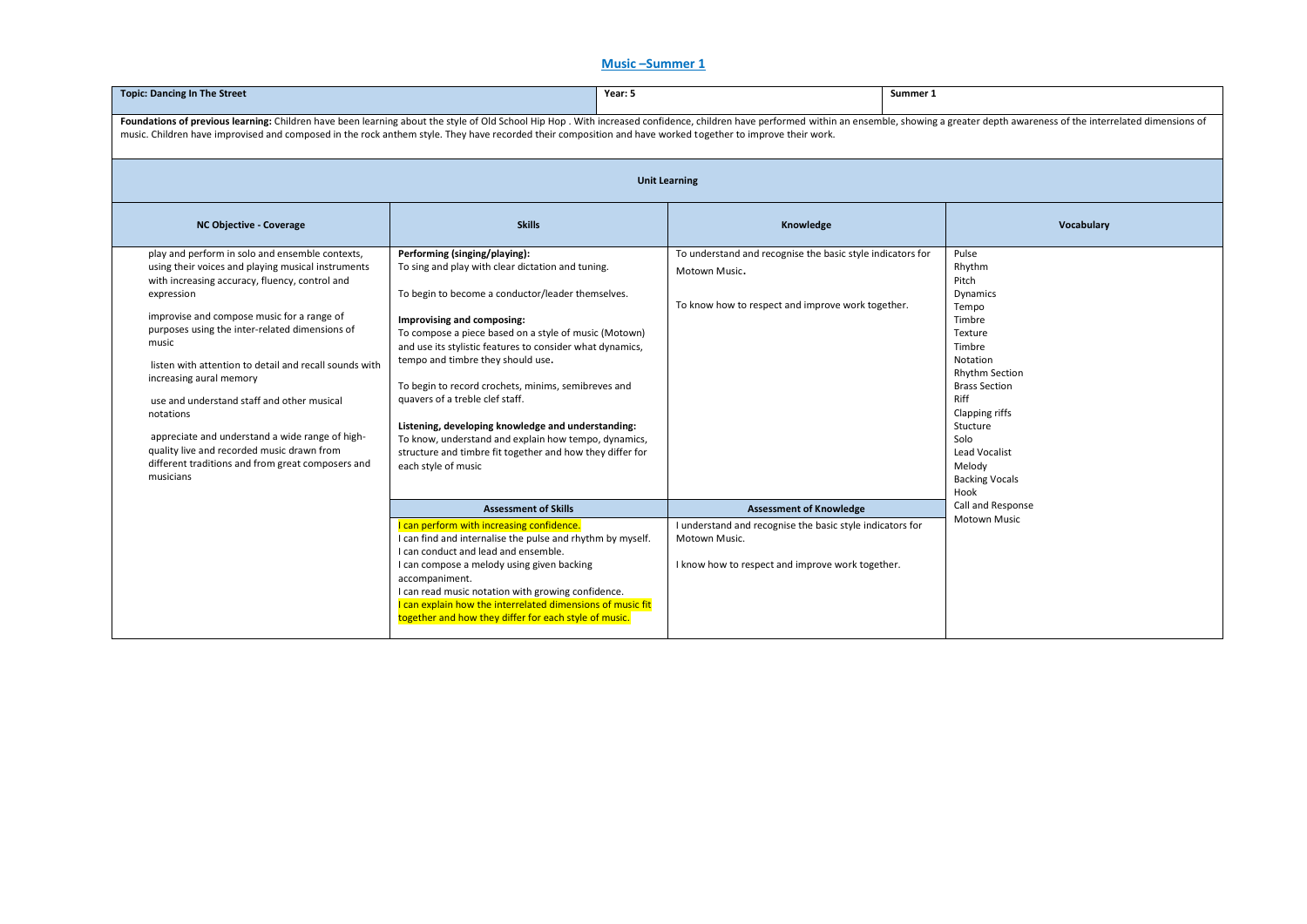**Religious Education –Summer 1** 

| <b>Sikhism: Prayer and Worship</b>                                                                                                                                                                                                                                                                                                                                                                                                                                                                 | Year: 5                                                                                                                                                                                                                                                                                                                                                                                                                                                                                                                                                                                                                                                                                                                                                                                                                                                                                                                                                                                                                                                                                                                                                                                                                                                                                                                                                                                                                                                                                                                                                                                                                                                                                                                                      |  | Term: Summer 1                                                                                                                                                                                                                                                                                                                                                                                                                                                                |  |                                                                                                                                                                                                                                        |  |
|----------------------------------------------------------------------------------------------------------------------------------------------------------------------------------------------------------------------------------------------------------------------------------------------------------------------------------------------------------------------------------------------------------------------------------------------------------------------------------------------------|----------------------------------------------------------------------------------------------------------------------------------------------------------------------------------------------------------------------------------------------------------------------------------------------------------------------------------------------------------------------------------------------------------------------------------------------------------------------------------------------------------------------------------------------------------------------------------------------------------------------------------------------------------------------------------------------------------------------------------------------------------------------------------------------------------------------------------------------------------------------------------------------------------------------------------------------------------------------------------------------------------------------------------------------------------------------------------------------------------------------------------------------------------------------------------------------------------------------------------------------------------------------------------------------------------------------------------------------------------------------------------------------------------------------------------------------------------------------------------------------------------------------------------------------------------------------------------------------------------------------------------------------------------------------------------------------------------------------------------------------|--|-------------------------------------------------------------------------------------------------------------------------------------------------------------------------------------------------------------------------------------------------------------------------------------------------------------------------------------------------------------------------------------------------------------------------------------------------------------------------------|--|----------------------------------------------------------------------------------------------------------------------------------------------------------------------------------------------------------------------------------------|--|
| <b>Foundations of previous learning:</b><br>To understand the importance of faith.<br>To be aware of key places of worship used to practise religion.<br>To understand the sacrifices people make for their faith.<br>To understand how Sikhs put their religion into practise, based on their beliefs.<br>To be aware of some key Sikh stories and their importance.<br>To understand the importance of God within the faith and how commitment is shown - Muslim prayer.<br><b>Unit Learning</b> |                                                                                                                                                                                                                                                                                                                                                                                                                                                                                                                                                                                                                                                                                                                                                                                                                                                                                                                                                                                                                                                                                                                                                                                                                                                                                                                                                                                                                                                                                                                                                                                                                                                                                                                                              |  |                                                                                                                                                                                                                                                                                                                                                                                                                                                                               |  |                                                                                                                                                                                                                                        |  |
| NC Objective - Coverage                                                                                                                                                                                                                                                                                                                                                                                                                                                                            | <b>Skills</b>                                                                                                                                                                                                                                                                                                                                                                                                                                                                                                                                                                                                                                                                                                                                                                                                                                                                                                                                                                                                                                                                                                                                                                                                                                                                                                                                                                                                                                                                                                                                                                                                                                                                                                                                |  | Knowledge                                                                                                                                                                                                                                                                                                                                                                                                                                                                     |  | <b>Vocabulary</b>                                                                                                                                                                                                                      |  |
| What is the best way for a Sikh to show<br>commitment to God?<br>To understand how Sikhs<br>$\bullet$<br>show their commitment to<br>God.                                                                                                                                                                                                                                                                                                                                                          | Thinking about religion and belief<br>Explain connections between questions, beliefs, values and practices in different<br>belief systems<br>Recognise and explain the impact of beliefs and ultimate questions on individuals<br>and communities<br>Explain how and why differences in belief are expressed.<br>Enquiring, investigating and interpreting<br>Suggest lines of enquiry to address questions raised by the study of religions and<br>beliefs<br>Suggest answers to questions raised by the study of religions and beliefs, using<br>relevant sources and evidence<br>Recognise and explain diversity within religious expression, using appropriate<br>concepts.<br>Beliefs and teachings (what people believe)<br>Explain how some beliefs and teachings are shared by different religions and how<br>they make a difference to the lives of individuals and communities<br>Practices and lifestyle (what people do)<br>Explain how selected features of religious life and practice make a difference to the<br>lives of individuals and communities<br>Expression and language (how people express themselves)<br>Explain how some forms of religious expression are used differently by individuals<br>and communities<br>Identity and experience (making sense of who we are)<br>Make informed responses to questions of identity and experience in the light of<br>their learning<br>Meaning and purpose (making sense of life)<br>Make informed responses to questions of meaning and purpose in the light of their<br>learning<br>Values and commitments (making sense of right and wrong)<br>Make informed responses to people's values and commitments (including religious<br>ones) in the light of their learning |  | To know that the 5K's are a way of showing<br>commitment.<br>To know the purpose of the Amrit ceremony.<br>To know that there were 10 living Gurus.<br>To know that the holy book is called Guru Granth<br>Sahib.<br>To understand ways in which different holy books<br>are treated with respect.<br>To understand that one of Sikhs main teachings is<br>equality and how this compares with teachings<br>and beliefs of other religions.<br>To know the meaning of 'Sewa'. |  | Guru<br>Amrit<br>Khalsa<br>Karah Parshad<br>5 K's<br>Kirpan<br>Kesh<br>Kara<br>Kangha<br>Kachera<br>Guru Granth Sahib<br>Langar<br>Golden Temple Of Amritsar<br>Guru Nanak<br>Sewa<br>Gurdwara<br>Obey<br>Comitment<br>Amrit<br>Khalsa |  |
|                                                                                                                                                                                                                                                                                                                                                                                                                                                                                                    | <b>Assessment of Skills</b><br>I can show an understanding of why people show commitment in different ways.<br>I can start to express what I think about the best way a Sikh could show<br>commitment to God.                                                                                                                                                                                                                                                                                                                                                                                                                                                                                                                                                                                                                                                                                                                                                                                                                                                                                                                                                                                                                                                                                                                                                                                                                                                                                                                                                                                                                                                                                                                                |  | <b>Assessment of Knowledge</b><br>I can describe how different practices enable<br>Sikhs to show their commitment to God and<br>understand that some of these will be more<br>significant to some Sikhs than others.                                                                                                                                                                                                                                                          |  |                                                                                                                                                                                                                                        |  |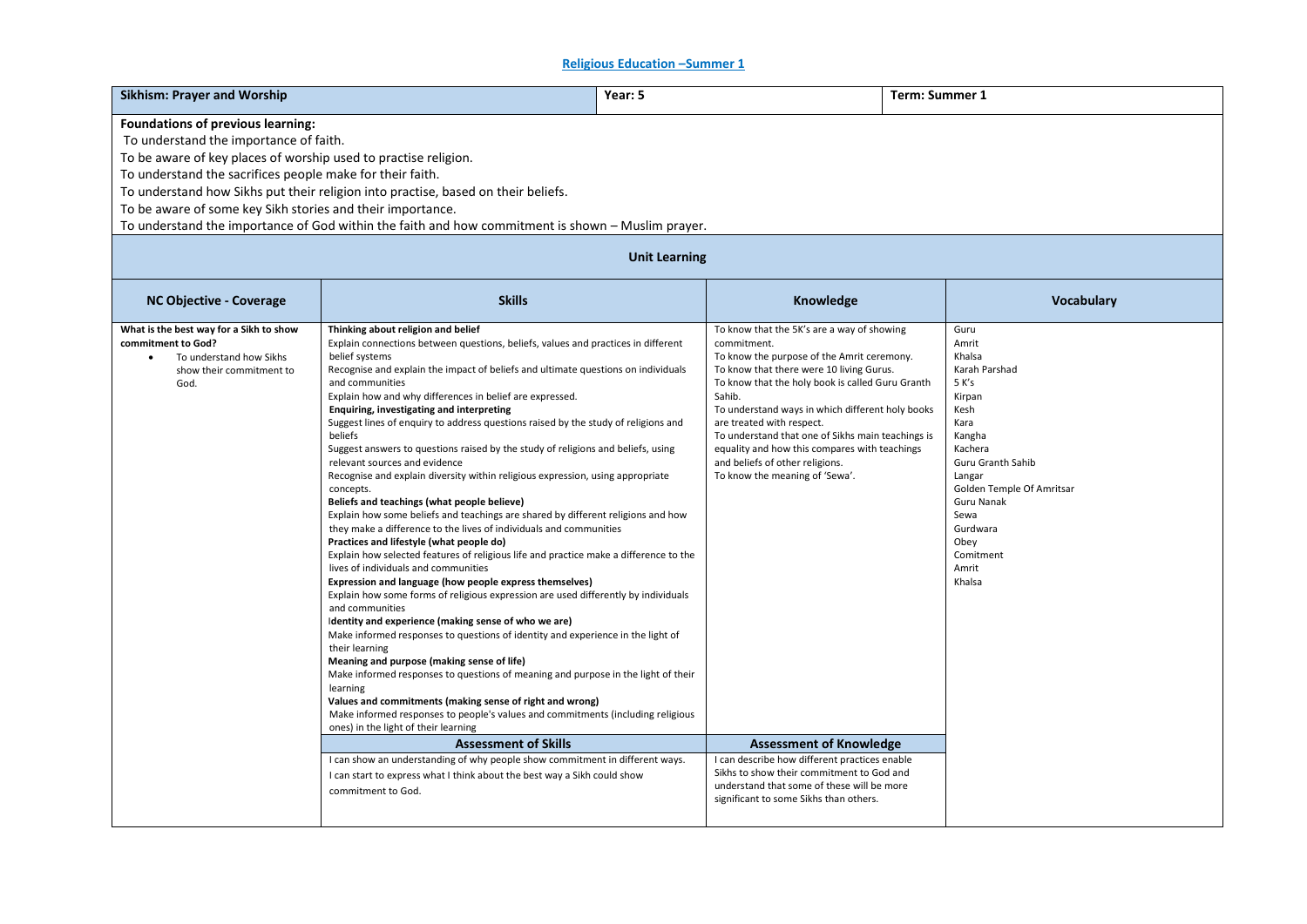## **Computing –Summer 1**

| <b>My Animated Sprites</b>                                                                                                                                                                                                                                                                                                                                                                                                                                                                                                                                                                                                                                                                                            |                                                                                                                                                                                                                                                                                                                                                                                                                                                                          | <b>Topic: Programming</b>                                                                                                                                                                                                                                                                                                                                                                         | Year: 5                                                                                                                                                    | <b>Term: Summer 1</b>                                                                                                       |  |  |
|-----------------------------------------------------------------------------------------------------------------------------------------------------------------------------------------------------------------------------------------------------------------------------------------------------------------------------------------------------------------------------------------------------------------------------------------------------------------------------------------------------------------------------------------------------------------------------------------------------------------------------------------------------------------------------------------------------------------------|--------------------------------------------------------------------------------------------------------------------------------------------------------------------------------------------------------------------------------------------------------------------------------------------------------------------------------------------------------------------------------------------------------------------------------------------------------------------------|---------------------------------------------------------------------------------------------------------------------------------------------------------------------------------------------------------------------------------------------------------------------------------------------------------------------------------------------------------------------------------------------------|------------------------------------------------------------------------------------------------------------------------------------------------------------|-----------------------------------------------------------------------------------------------------------------------------|--|--|
| <b>Foundations of previous learning:</b><br>Children from Year 4 are be able to<br>use logical thinking to solve an open-ended problem by breaking it up into smaller parts.<br>use an efficient procedure to simplify a program.<br>use a sensor to detect a change which can select an action within my program.<br>know that I need to keep testing my program while I am putting it together.<br>use a variety of tools to create a program.<br>recognise an error in a program and debug it.<br>recognise that an algorithm will help me to sequence more complex programs.<br>recognise that using algorithms will also help solve problems in other learning such as Maths, Science and Design and Technology. |                                                                                                                                                                                                                                                                                                                                                                                                                                                                          |                                                                                                                                                                                                                                                                                                                                                                                                   |                                                                                                                                                            |                                                                                                                             |  |  |
|                                                                                                                                                                                                                                                                                                                                                                                                                                                                                                                                                                                                                                                                                                                       | <b>Unit Learning</b>                                                                                                                                                                                                                                                                                                                                                                                                                                                     |                                                                                                                                                                                                                                                                                                                                                                                                   |                                                                                                                                                            |                                                                                                                             |  |  |
| <b>NC Objective - Coverage</b>                                                                                                                                                                                                                                                                                                                                                                                                                                                                                                                                                                                                                                                                                        | <b>Skills</b>                                                                                                                                                                                                                                                                                                                                                                                                                                                            | Knowledge                                                                                                                                                                                                                                                                                                                                                                                         |                                                                                                                                                            | Vocabulary                                                                                                                  |  |  |
| To design, write and debug programs that accomplish<br>specific goals, including controlling or simulating physical<br>systems; solve problems by decomposing them into<br>smaller parts<br>To use sequence, selection, and repetition in programs;<br>work with variables and various forms of input and output<br>To use logical reasoning to explain how some simple<br>algorithms work and to detect and correct errors in<br>algorithms and programs                                                                                                                                                                                                                                                             | <b>Computer Science:</b><br>Explore setting values in code to program the speed of an<br>object.<br>Able to practice setting values and using co-ordinates in<br>their code to control the movements/location of an object.<br>Understand that the value of a variable can be<br>programmed to generate randomly and change in<br>response to an event.<br>To program own game, choosing objects and events, using<br>random number to control the movements of objects. | To use a variable to increase programming possibilities.<br>To use 'if' and 'then' commands to select an action.<br>To decompose a problem into smaller parts to design an<br>algorithm for a specific outcome and use this to write a<br>program.<br>To use logical reasoning to detect and debug mistakes in a<br>program.<br>To change an input to a program to achieve a different<br>output. | Algorithm<br><b>Block</b><br><b>Broadcast</b><br>Collaboration<br>Computational thinking<br>Control<br>Debug<br>Decomposition<br>Design<br>Effect<br>Event | Input<br>Make mistakes<br>Pattern<br>Output<br>Persevere<br>Repeat<br>Rotation<br>Selection (If Then)<br>Sequence<br>Sprite |  |  |
|                                                                                                                                                                                                                                                                                                                                                                                                                                                                                                                                                                                                                                                                                                                       | Can you make a sprite react to a certain condition?                                                                                                                                                                                                                                                                                                                                                                                                                      | Assessment of Skills/Assessment of Knowledge<br>Can you control different sprites to show different behaviours at the same time?<br>Can you explain how you can use the broadcast command to make something happen?<br>Can you plan a story and help to build the different interactions required?                                                                                                |                                                                                                                                                            | Variable<br>X position / Y position                                                                                         |  |  |